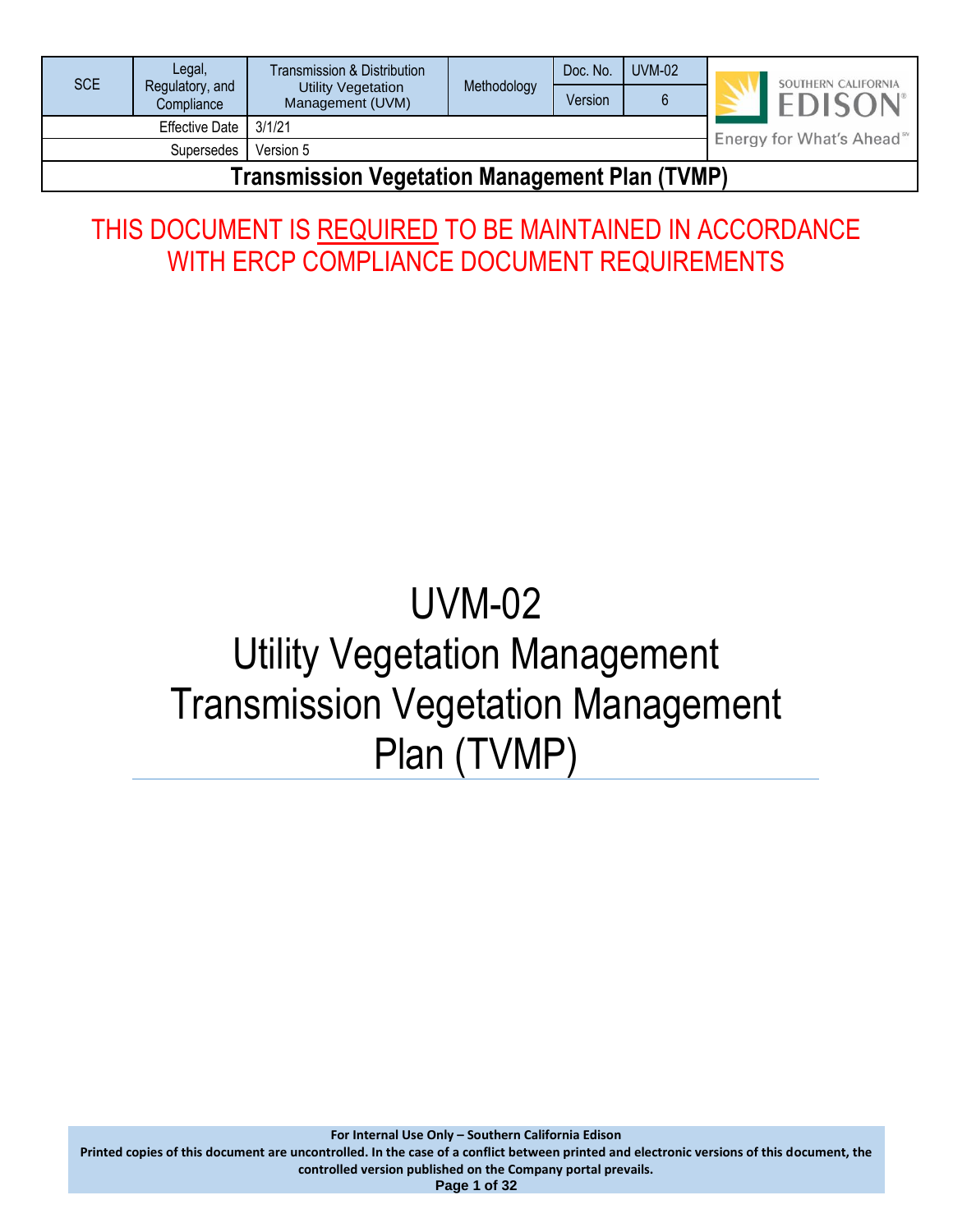| SCE                             | Legal,                        | Transmission & Distribution<br>Methodology    | Doc. No. | <b>UVM-02</b> |  | SOUTHERN CALIFORNIA                  |                |
|---------------------------------|-------------------------------|-----------------------------------------------|----------|---------------|--|--------------------------------------|----------------|
|                                 | Regulatory, and<br>Compliance | <b>Utility Vegetation</b><br>Management (UVM) |          | Version       |  |                                      | <b>EDISON®</b> |
| 3/1/21<br><b>Effective Date</b> |                               |                                               |          |               |  | Energy for What's Ahead <sup>™</sup> |                |
| Version 5<br>Supersedes         |                               |                                               |          |               |  |                                      |                |
|                                 |                               |                                               |          |               |  |                                      |                |

# **Transmission Vegetation Management Plan (TVMP)**

# **Table of Contents**

| 1 <sub>1</sub> |       |       |  |
|----------------|-------|-------|--|
|                | 1.1   |       |  |
|                | 1.2   |       |  |
| 2.             |       |       |  |
|                | 2.1   |       |  |
|                | 2.2   |       |  |
|                |       | 2.2.1 |  |
|                |       | 2.2.2 |  |
|                |       | 2.2.3 |  |
| 3.             |       |       |  |
| 4.             |       |       |  |
|                | 4.1   |       |  |
|                | 4.2   |       |  |
|                | 4.3   |       |  |
|                | 4.4   |       |  |
|                | 4.5   |       |  |
|                | 4.6   |       |  |
| 5.             |       |       |  |
|                | 5.1   |       |  |
|                |       | 5.1.1 |  |
|                |       | 5.1.2 |  |
| 6.             |       |       |  |
|                | 6.1   |       |  |
|                |       | 6.1.1 |  |
|                |       | 6.1.2 |  |
|                | 6.2   |       |  |
|                |       | 6.2.1 |  |
|                |       | 6.2.2 |  |
|                | 6.2.3 |       |  |

For Internal Use Only - Southern California Edison

Printed copies of this document are uncontrolled. In the case of a conflict between printed and electronic versions of this document, the controlled version published on the Company portal prevails.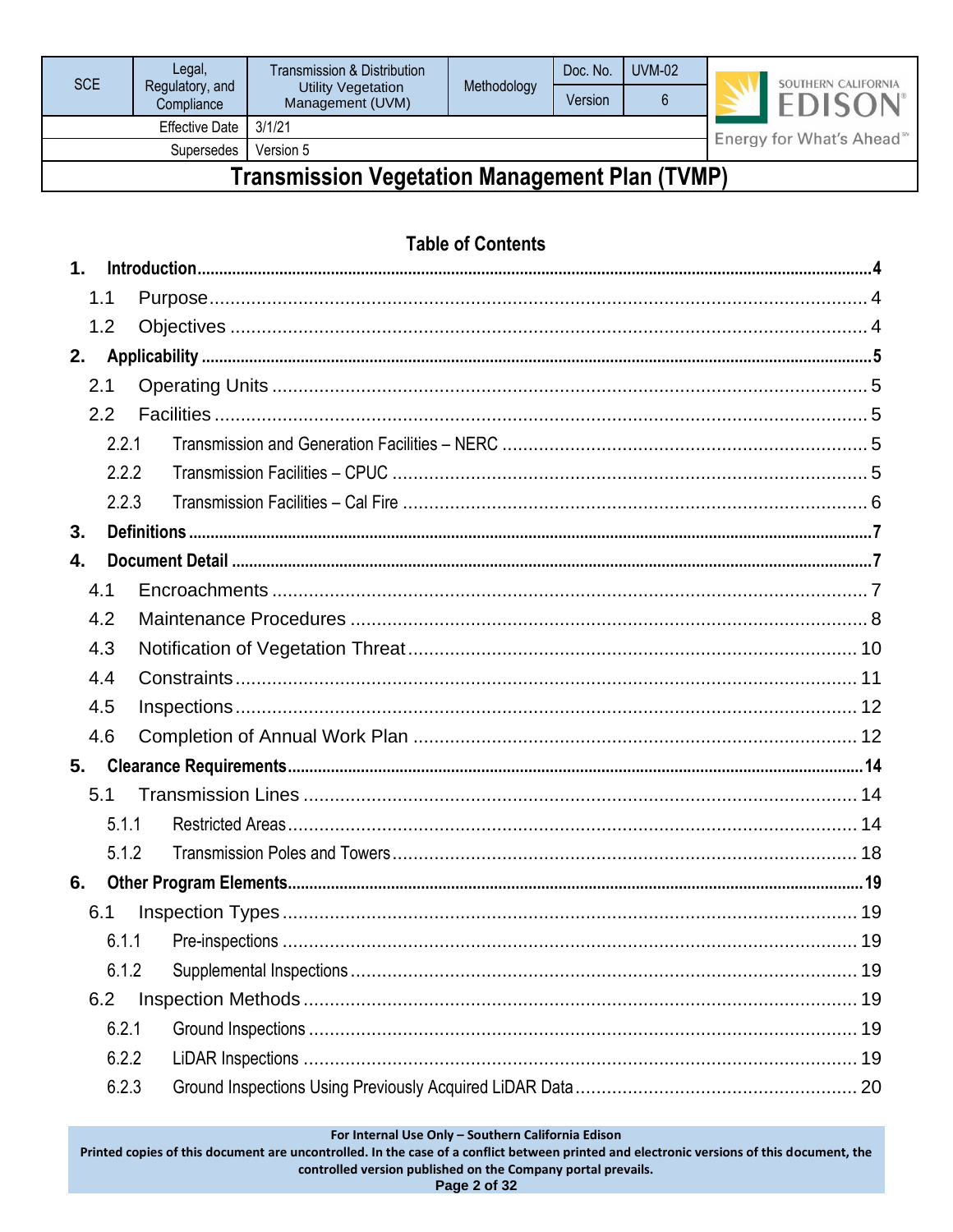| SCE                                            | Legal,                        | Transmission & Distribution<br>Utility Vegetation<br>Management (UVM) | Methodology | Doc. No. | <b>UVM-02</b> |                                      | SOUTHERN CALIFORNIA |  |
|------------------------------------------------|-------------------------------|-----------------------------------------------------------------------|-------------|----------|---------------|--------------------------------------|---------------------|--|
|                                                | Regulatory, and<br>Compliance |                                                                       |             | Version  | 6             |                                      | <b>EDISON</b>       |  |
| 3/1/21<br><b>Effective Date</b>                |                               |                                                                       |             |          |               | Energy for What's Ahead <sup>™</sup> |                     |  |
| Version 5<br><b>Supersedes</b>                 |                               |                                                                       |             |          |               |                                      |                     |  |
| Transmission Vegetation Management Plan (TVMP) |                               |                                                                       |             |          |               |                                      |                     |  |

|    | 6.2.4 |  |  |  |  |  |  |
|----|-------|--|--|--|--|--|--|
|    | 6.3   |  |  |  |  |  |  |
|    | 6.4   |  |  |  |  |  |  |
|    | 6.5   |  |  |  |  |  |  |
|    | 6.6   |  |  |  |  |  |  |
|    | 6.7   |  |  |  |  |  |  |
|    | 6.7.1 |  |  |  |  |  |  |
|    | 6.7.2 |  |  |  |  |  |  |
| 7. |       |  |  |  |  |  |  |
|    | 7.1   |  |  |  |  |  |  |
|    | 7.1.1 |  |  |  |  |  |  |
| 8. |       |  |  |  |  |  |  |
| 9. |       |  |  |  |  |  |  |
|    |       |  |  |  |  |  |  |
|    |       |  |  |  |  |  |  |
|    |       |  |  |  |  |  |  |
|    |       |  |  |  |  |  |  |
|    |       |  |  |  |  |  |  |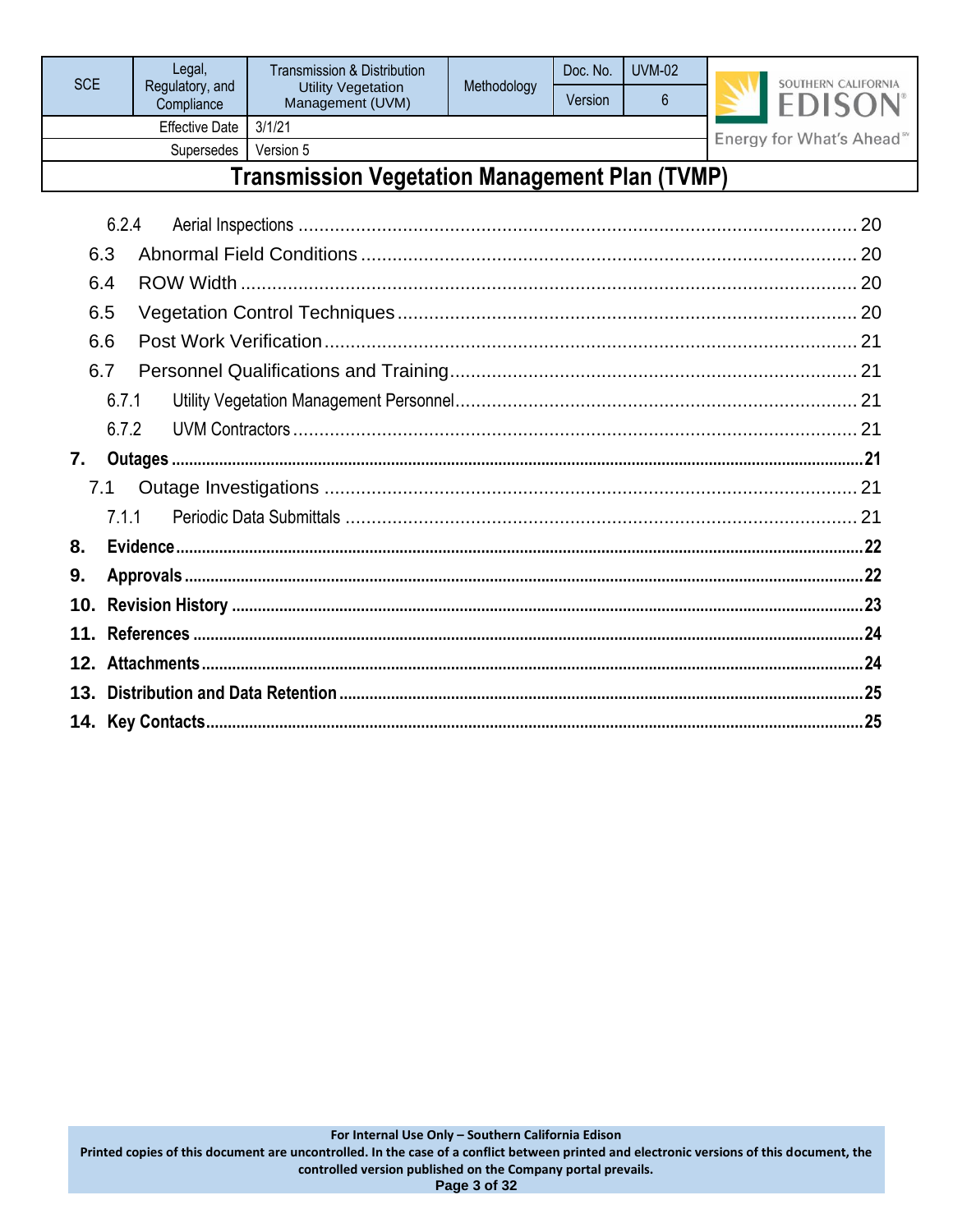| <b>SCE</b>                                            | Legal,<br>Regulatory, and | Transmission & Distribution | Methodology | Doc. No. | <b>UVM-02</b>                          |                                      |  |  |
|-------------------------------------------------------|---------------------------|-----------------------------|-------------|----------|----------------------------------------|--------------------------------------|--|--|
|                                                       | Compliance                | Choose a Program:           |             | Version  | 6                                      | SOUTHERN CALIFORNIA<br><b>EDISON</b> |  |  |
| Effective Date   3/1/21                               |                           |                             |             |          | Energy for What's Ahead <sup>550</sup> |                                      |  |  |
|                                                       |                           |                             |             |          |                                        |                                      |  |  |
| <b>Transmission Vegetation Management Plan (TVMP)</b> |                           |                             |             |          |                                        |                                      |  |  |

#### <span id="page-3-1"></span><span id="page-3-0"></span>**1. Introduction**

#### **1.1 Purpose**

Southern California Edison (SCE) maintains a reliable electric transmission system by using a defense-indepth strategy to manage vegetation located on and adjacent to transmission Rights-of-Way (ROW) in order to minimize the risk of encroachments into the specified clearance zones.

#### <span id="page-3-2"></span>**1.2 Objectives**

The SCE Transmission Vegetation Management Plan (TVMP) is designed to comply with regulatory Compliance Requirements, such as the North American Electric Reliability Corp. (NERC) Reliability Standard FAC-003-4, California Public Utilities Commission (CPUC) General Order (GO) 95 requirements, Cal Fire Public Resource Codes (PRC), and Title 14, California Code of Regulations (CCR) while improving the reliability of SCE's transmission system by establishing maintenance and inspection procedures to:

- Manage vegetation to prevent vegetation encroachment into Clearance Zones stated in the following regulations, as applicable:
	- o FAC-003-4
	- $\circ$  GO 95, Rule 35 (Case 13 and Case 14)
	- o GO 95, Rule 37
	- o PRC 4293
	- o PRC 4292
	- o Title 14 CCR Sections 1250-1258
- Document the maintenance strategies, procedures, processes and specifications used to manage vegetation to prevent the encroachment into the clearances described in the regulations noted above
- Include consideration of 1) conductor dynamics, 2) vegetation movement in high winds, and 3) the interrelationships between vegetation growth rates, control methods and inspection frequency
- Provide timely notification to the appropriate control center of vegetation conditions that could cause a flash-over or Fault at any moment
- Implement corrective actions to prevent the encroachment into the clearances described in the regulations noted above
- Inspect vegetation conditions annually
- Complete the annual work needed to prevent encroachments into the clearances described in the regulations noted above

**Printed copies of this document are uncontrolled. In the case of a conflict between printed and electronic versions of this document, the controlled version published on the Company portal prevails.**

**Page 4 of 32**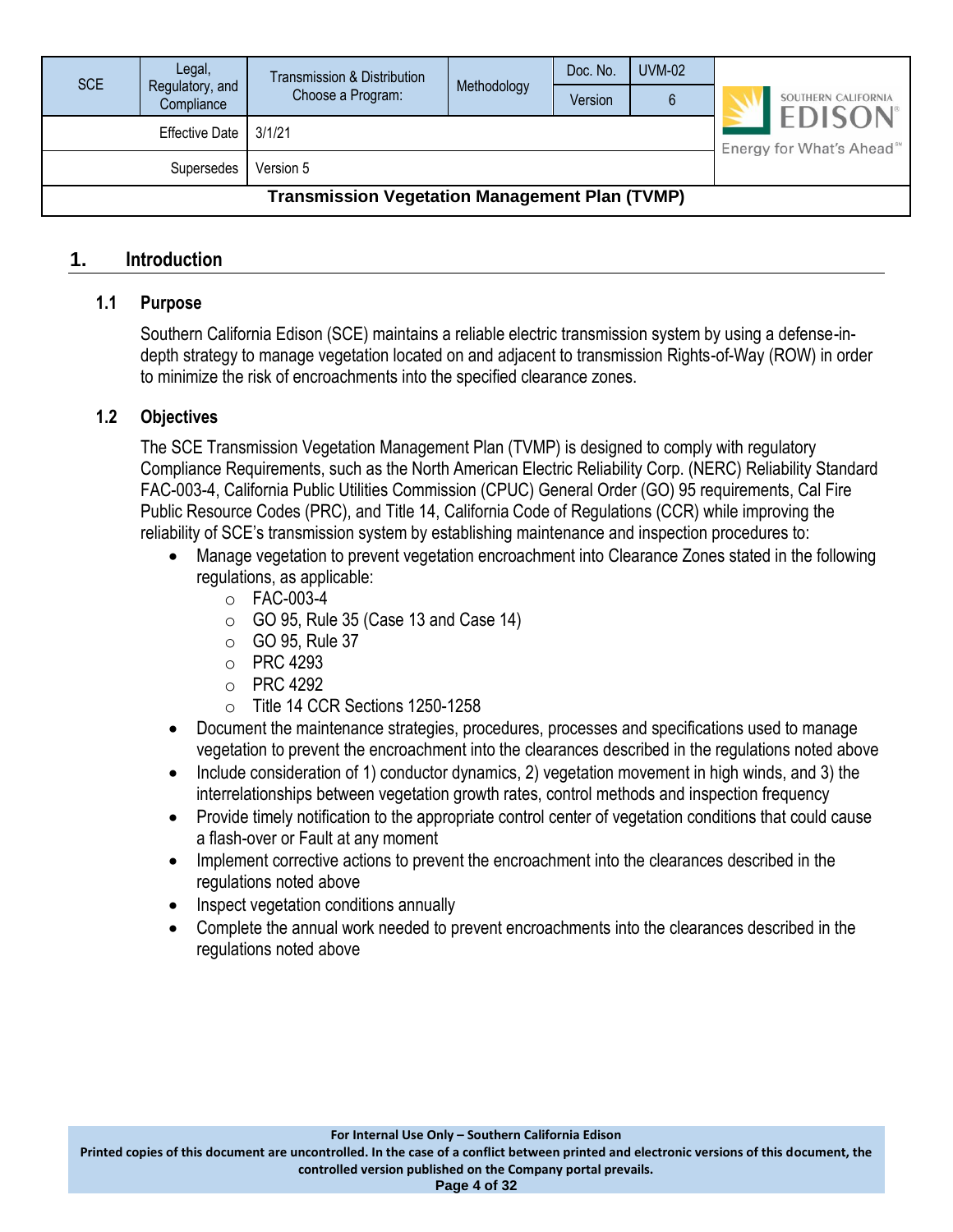| <b>SCE</b>                                            | Legal,<br>Regulatory, and<br>Compliance | Transmission & Distribution<br>Choose a Program: | Methodology | Doc. No.<br>Version | <b>UVM-02</b><br>6                                                  |  | SOUTHERN CALIFORNIA |  |
|-------------------------------------------------------|-----------------------------------------|--------------------------------------------------|-------------|---------------------|---------------------------------------------------------------------|--|---------------------|--|
| Effective Date   3/1/21                               |                                         |                                                  |             |                     | <b>EDISON</b> <sup>®</sup><br>Energy for What's Ahead <sup>5M</sup> |  |                     |  |
| Version 5<br>Supersedes                               |                                         |                                                  |             |                     |                                                                     |  |                     |  |
| <b>Transmission Vegetation Management Plan (TVMP)</b> |                                         |                                                  |             |                     |                                                                     |  |                     |  |

#### <span id="page-4-1"></span><span id="page-4-0"></span>**2. Applicability**

#### **2.1 Operating Units**

This document is applicable to the OUs impacted by the Energy Regulatory Compliance Program (ERCP) compliance requirements related to Vegetation Management, including but are not limited to:

- Transmission and Distribution
- Generation

#### <span id="page-4-3"></span><span id="page-4-2"></span>**2.2 Facilities**

#### **2.2.1 Transmission and Generation Facilities – NERC**

The following language is from NERC Reliability Standard FAC-003-4: Transmission Facilities: Each overhead transmission line as defined below, located outside the fenced area of the switchyard, station or substation and any portion of the span of the transmission line that is crossing the substation fence and including, but not limited to, those that cross lands owned by federal, state, provincial, public, private, or tribal entities:

- Each overhead transmission line operated at 200kV or higher.
- Each overhead transmission line operated below 200kV identified as an element of an IROL under NERC Reliability Standard FAC-014 by the Planning Coordinator.
- Each overhead transmission line operated below 200kV identified as an element of a Major WECC Transfer Path in the Bulk Electric System (BES) by WECC.

Generation Facilities: Those lines as defined below including, but not limited to, those that cross lands owned by federal, state, provincial, public, private, or tribal entities.

- Overhead transmission lines that 1) extend greater than one mile or 1.609 kilometers beyond the fenced area of the generating station switchyard to the point of interconnection with a Transmission Owner's Facility, or 2) do not have a clear line of sight<sup>1</sup> from the generating station switchyard fence to the point of interconnection with a Transmission Owner's Facility and are:
	- o Operated at 200kV or higher; or
	- o Operated below 200kV and identified as an element of a Major WECC Transfer Path or an element of an IROL.

#### <span id="page-4-4"></span>**2.2.2 Transmission Facilities – CPUC**

The following language is from CPUC General Order 95, Rules 35 and 37.

Where overhead conductors traverse trees and vegetation, certain vegetation management activities are to be performed in order to establish necessary and reasonable clearances. The minimum clearances are set forth in Cases 13 and 14 and measured between line conductors and vegetation under normal conditions.

**Printed copies of this document are uncontrolled. In the case of a conflict between printed and electronic versions of this document, the controlled version published on the Company portal prevails.**

**Page 5 of 32**

<sup>1</sup> "Clear line of sight" means the distance that can be seen by the average person without special instrumentation (e.g., binoculars, telescope, spyglasses, etc.) on a clear day.

**For Internal Use Only – Southern California Edison**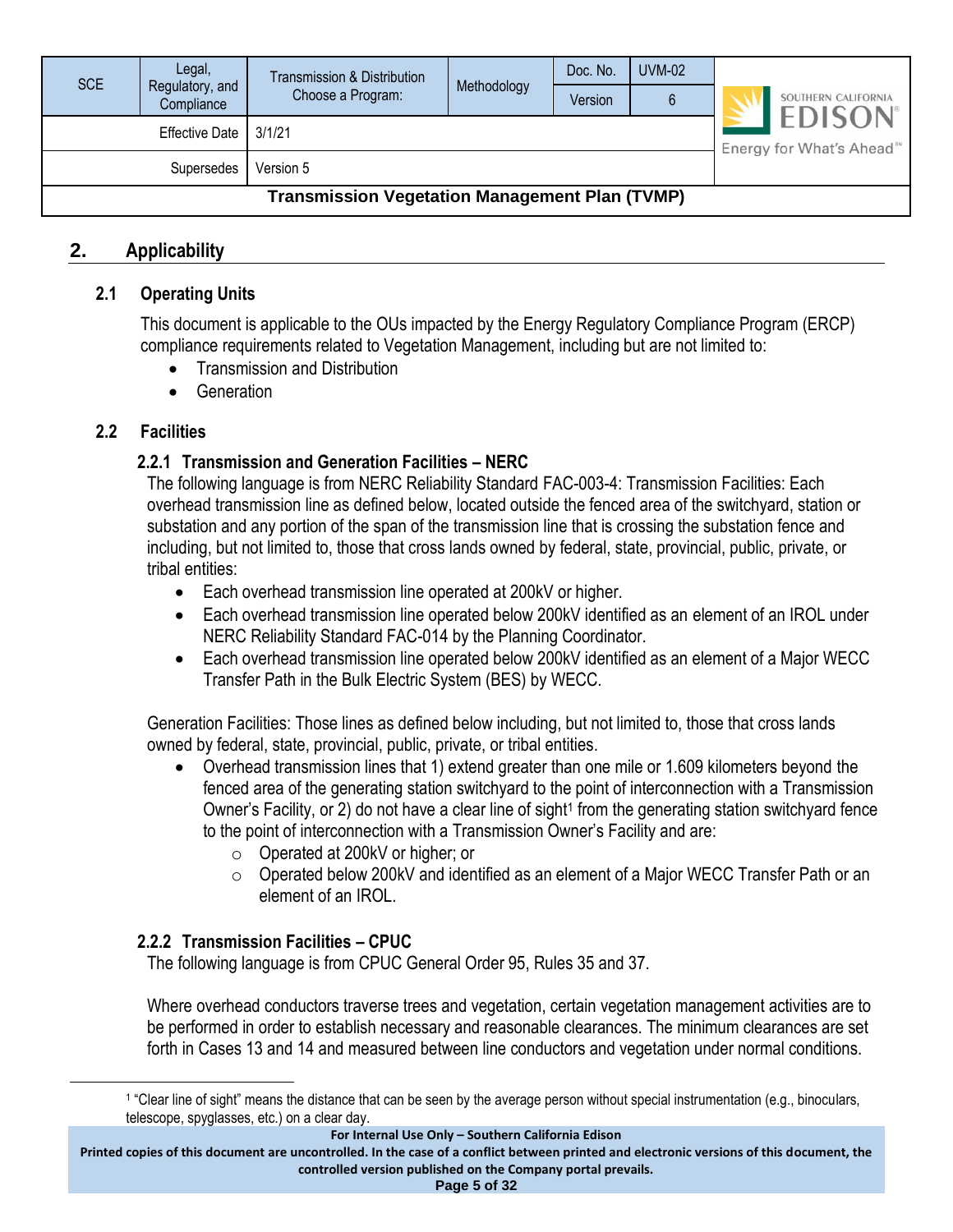| SCE                                                   | Legal,<br>Regulatory, and<br>Compliance | Transmission & Distribution<br>Choose a Program: | Methodology | Doc. No.<br>Version | <b>UVM-02</b><br>6 |                                                         | SOUTHERN CALIFORNIA |  |
|-------------------------------------------------------|-----------------------------------------|--------------------------------------------------|-------------|---------------------|--------------------|---------------------------------------------------------|---------------------|--|
| 3/1/21<br>Effective Date                              |                                         |                                                  |             |                     |                    | <b>EDISON</b><br>Energy for What's Ahead <sup>500</sup> |                     |  |
| Version 5<br>Supersedes                               |                                         |                                                  |             |                     |                    |                                                         |                     |  |
| <b>Transmission Vegetation Management Plan (TVMP)</b> |                                         |                                                  |             |                     |                    |                                                         |                     |  |

Transmission lines operated at 115kV to 500kV located in:

- Non-fire areas where GO 95, Rule 35 (Case 13) applies
- Extreme and Very High fire areas where GO 95, Rule 35 (Case 14) applies

#### <span id="page-5-0"></span>**2.2.3 Transmission Facilities – Cal Fire**

The following language is from Cal Fire PRC 4293 and Related CCRs

Any person that owns, controls, operates, or maintains any electrical transmission or distribution line upon any mountainous land, or in forest-covered land, brush-covered land, or grass-covered land shall, during such times and in such areas as are determined to be necessary by the director or the agency which has primary responsibility for the fire protection of such areas, maintain a clearance of the respective distances in all directions between all vegetation and all conductors which are carrying electric current.

Transmission lines operated at 115kV to 500kV located in:

• Fire areas where PRC 4293 applies

The following language is from Cal Fire PRC 4292 and Related CCRs

Any person that owns, controls, operates, or maintains any electrical transmission or distribution line upon any mountainous land, or forest covered land, brush-covered land, or grass-covered land shall, during such times and in such areas as are determined to be necessary by the director or the agency which has primary responsibility for fire protection of such areas, maintain around and adjacent to any pole or tower which supports a switch, fuse, transformer, lightning arrester, line junction, or dead end or corner pole, a firebreak which consists of a clearing of not less than 10 feet in each direction from the outer circumference of such pole or tower.

Transmission lines operated at 115kV to 500kV located in:

• Fire areas where PRC 4292 applies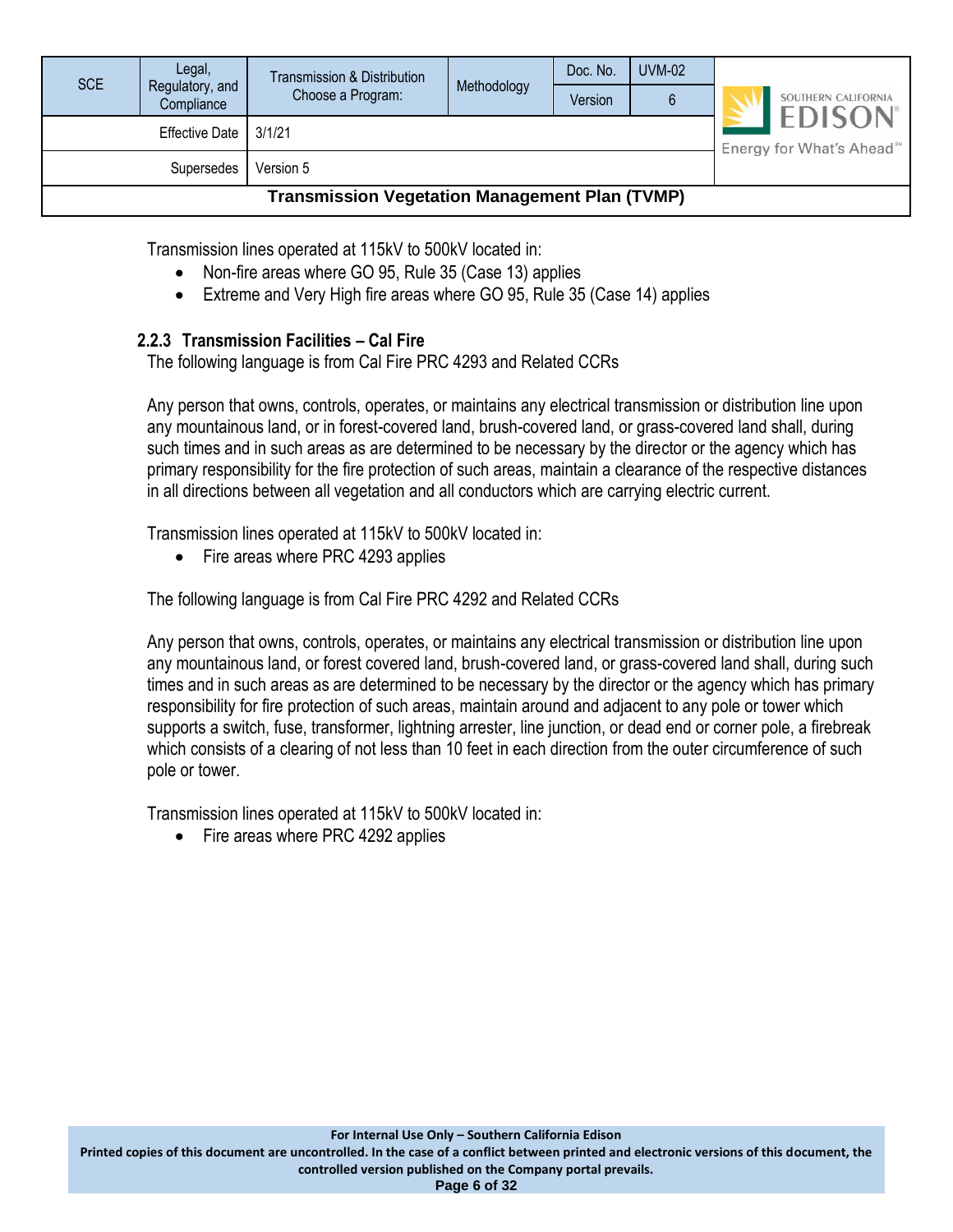| <b>SCE</b>                                            | Legal,<br>Regulatory, and<br>Compliance | <b>Transmission &amp; Distribution</b><br>Choose a Program: | Methodology | Doc. No.<br>Version | <b>UVM-02</b> |                                                        | SOUTHERN CALIFORNIA |
|-------------------------------------------------------|-----------------------------------------|-------------------------------------------------------------|-------------|---------------------|---------------|--------------------------------------------------------|---------------------|
| 3/1/21<br><b>Effective Date</b>                       |                                         |                                                             |             |                     |               | <b>EDISON</b><br>Energy for What's Ahead <sup>5M</sup> |                     |
| Version 5<br>Supersedes                               |                                         |                                                             |             |                     |               |                                                        |                     |
| <b>Transmission Vegetation Management Plan (TVMP)</b> |                                         |                                                             |             |                     |               |                                                        |                     |

#### <span id="page-6-0"></span>**3. Definitions**

Refer to the NERC Glossary of Terms, the E&C Shared Services Glossary of Terms (ECSS-02), and UVM Program Glossary of Terms (UVM-16) for any capitalized terms used in this document.

#### <span id="page-6-2"></span><span id="page-6-1"></span>**4. Document Detail**

#### **4.1 Encroachments**

The language below is from the following Compliance Requirements:

- NERC Reliability Standard FAC-003-4 Requirements 1 and 2
- GO 95, Rule 35 and Rule 37
- PRC 4293

SCE or its approved contractor will manage vegetation to prevent encroachments into the Regulation Clearance Distance (RCD) of its applicable line(s), as described in Section 2, operating within their Rating and all Rated Electrical Operating Conditions of the types shown below<sup>2</sup>.

- 1. An encroachment into the applicable RCD<sup>3</sup>, observed in Real-time, absent a Sustained Outage<sup>4</sup>
- 2. An encroachment due to a fall-in from inside the ROW that caused a vegetation-related Sustained Outage<sup>5</sup>
- 3. An encroachment due to the blowing together of applicable lines and vegetation located inside the ROW that caused a vegetation-related Sustained Outage
- 4. An encroachment due to vegetation growth into the RCD that caused a vegetation-related Sustained Outage

**Printed copies of this document are uncontrolled. In the case of a conflict between printed and electronic versions of this document, the controlled version published on the Company portal prevails.**

<sup>2</sup> FAC-003-4 Requirements 1 and 2 do not apply to circumstances that are beyond the control of an applicable Transmission Owner or Generator Owner subject to this reliability standard, including natural disasters such as earthquakes, fires, tornados, hurricanes, landslides, wind shear, fresh gale, major storms as defined either by the applicable Transmission Owner or Generator Owner or an applicable regulatory body, ice storms, and floods; human or animal activity such as logging, animal severing tree, vehicle contact with tree, or installation, removal, or digging of vegetation.

<sup>3</sup> See Table 1 and Table 2.

<sup>4</sup> If a later confirmation of a Fault by the applicable Transmission Owner or Generator Owner shows that a vegetation encroachment within the RCD has occurred from vegetation within the ROW, this shall be considered the equivalent of a Real-time observation. <sup>5</sup> Multiple Sustained Outages on an individual line, if caused by the same vegetation, will be reported as one outage regardless of the actual number of outages within a 24-hour period.

**For Internal Use Only – Southern California Edison**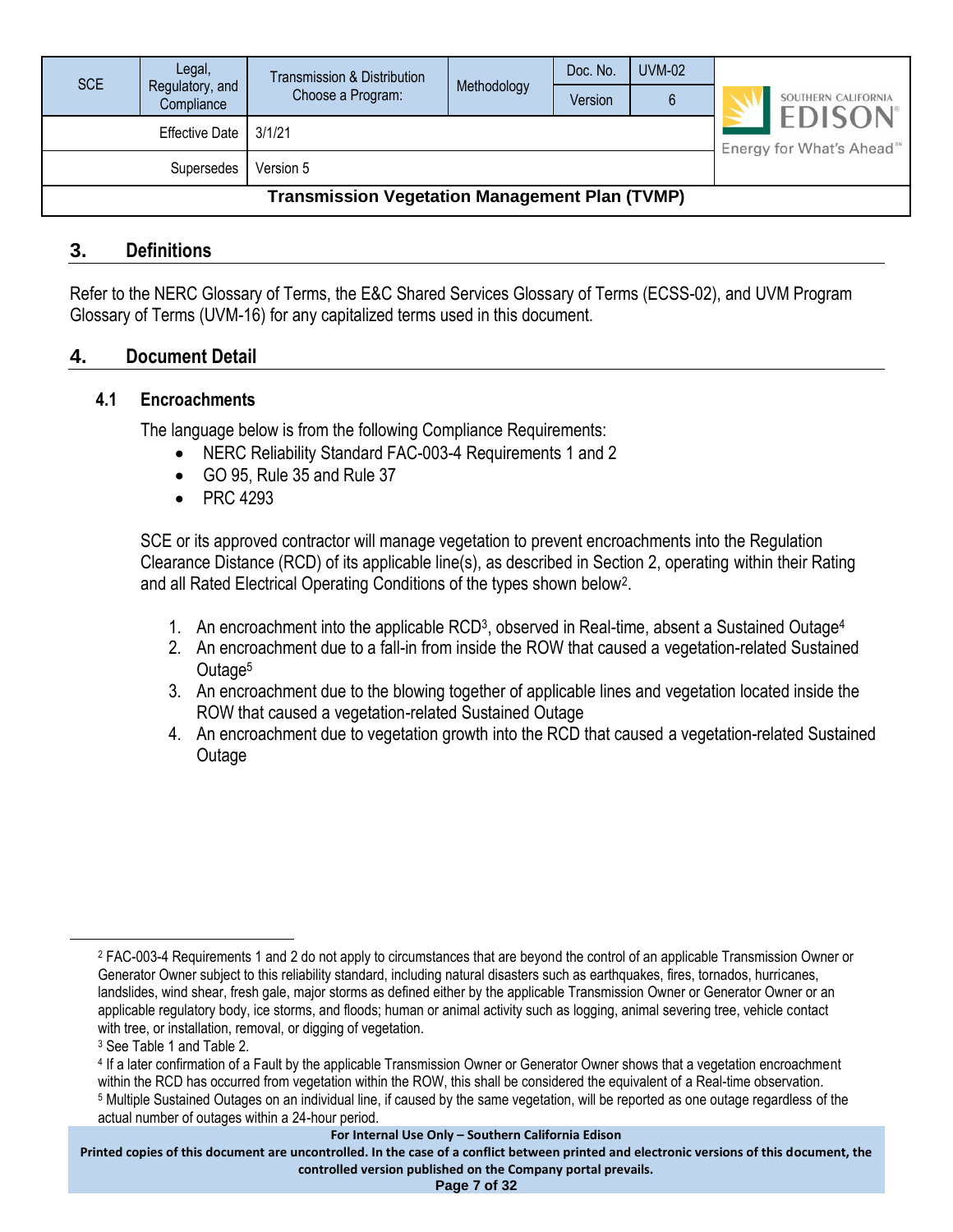| <b>SCE</b>                                            | Legal,<br>Regulatory, and<br>Compliance | Transmission & Distribution<br>Choose a Program: | Methodology | Doc. No.<br>Version | <b>UVM-02</b><br>6                                                   | SOUTHERN CALIFORNIA |  |  |
|-------------------------------------------------------|-----------------------------------------|--------------------------------------------------|-------------|---------------------|----------------------------------------------------------------------|---------------------|--|--|
| Effective Date   3/1/21                               |                                         |                                                  |             |                     | <b>EDISON</b> <sup>®</sup><br>Energy for What's Ahead <sup>500</sup> |                     |  |  |
| Version 5<br>Supersedes                               |                                         |                                                  |             |                     |                                                                      |                     |  |  |
| <b>Transmission Vegetation Management Plan (TVMP)</b> |                                         |                                                  |             |                     |                                                                      |                     |  |  |

#### Measure

SCE will provide evidence to regulators upon request that it managed vegetation to prevent encroachments into the RCD as described above. Examples of acceptable forms of evidence may include dated attestations, dated reports containing no Sustained Outages associated with encroachment types 2 through 4 above, or records confirming no real-time observations of any RCD encroachments.

#### Strategy and Supporting Documentation

In order to prevent an encroachment into the RCD, SCE or its approved contractor will inspect and manage all vegetation located within its ROWs or easements upon which the applicable lines are located. SCE will also manage all vegetation located outside the ROW or easement to prevent encroachment into the RCD. During the inspection and the completion of work, movement of the line conductors and vegetation growth will be taken into consideration<sup>6</sup>.

Evidence that SCE or its approved contractor managed vegetation to prevent encroachments into the RCD will include:

- Attachment B: Utility Vegetation Management (UVM) Inspection Report / Grid Cover Sheet
- Attachment C: UVM Post Work Verification Report

Transmission line vegetation maintenance shall be completed annually. SCE or its approved contractor will verify the completion of annual vegetation maintenance.

Oversight of Maintenance work will be provided pursuant to the UVM Post Work Verification and UVM Program Oversight Procedure (see UVM-07) to provide reasonable assurance work is completed in accordance with the work specification.

#### <span id="page-7-0"></span>**4.2 Maintenance Procedures**

The following language is from Requirements: NERC Reliability Standard FAC-003-4 Requirement 3; GO 95, Rule 35 and Rule 37; PRC 4293

SCE shall have documented maintenance strategies or procedures or processes or specifications it uses to prevent the encroachment of vegetation into the RCD that accounts for the following:

- Movement of line conductors (sag and sway) under their Rating and all Rated Electrical Operating Conditions (See Figure 2).
- Inter-relationships between vegetation growth rates, vegetation control methods, and inspection frequency.

**For Internal Use Only – Southern California Edison**

**Printed copies of this document are uncontrolled. In the case of a conflict between printed and electronic versions of this document, the controlled version published on the Company portal prevails.**

**Page 8 of 32**

<sup>6</sup> See Paragraph 1.2. Maintenance Procedures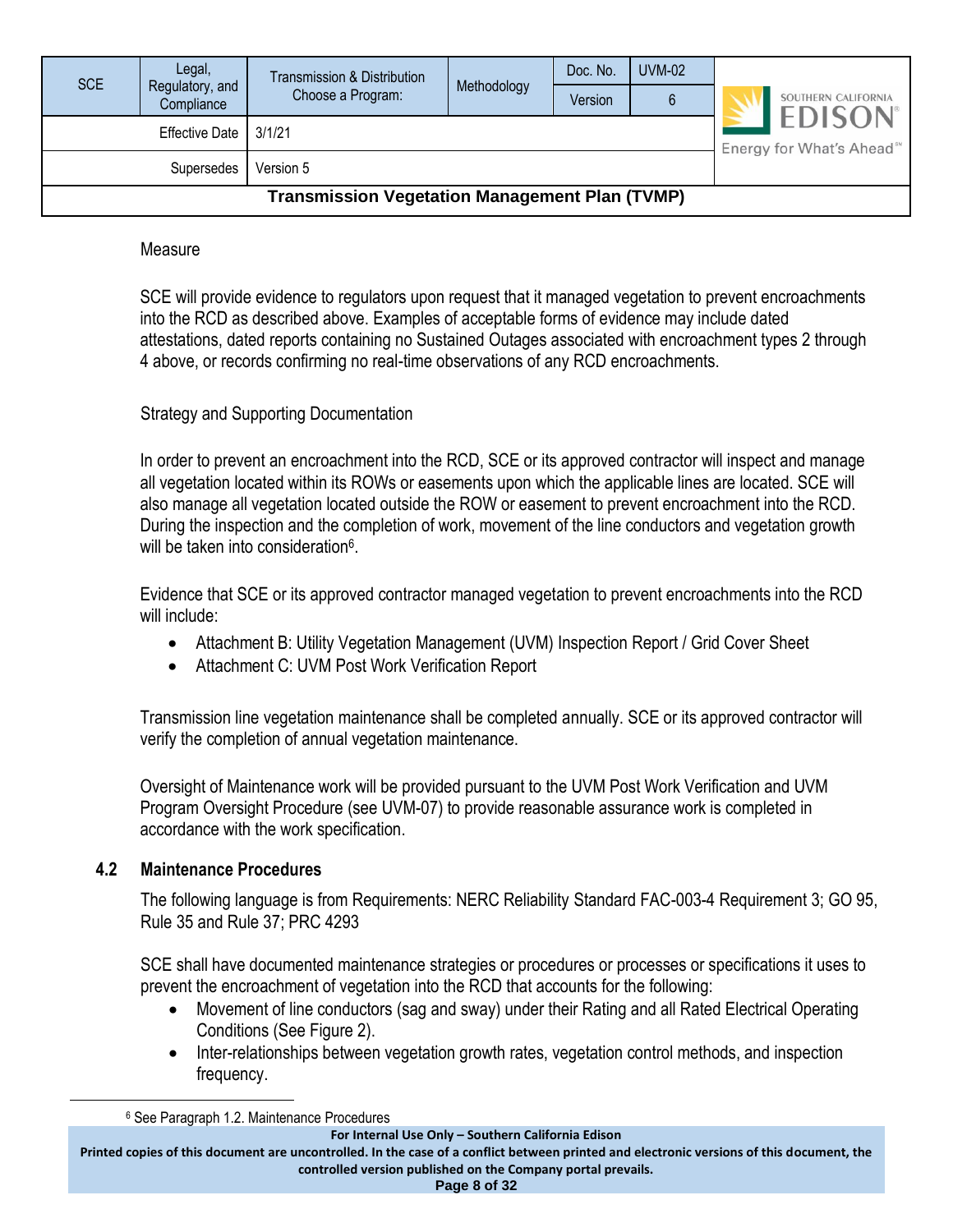| <b>SCE</b>                                            | Legal,<br>Regulatory, and<br>Compliance | Transmission & Distribution<br>Choose a Program: | Methodology                                                         | Doc. No.<br>Version | <b>UVM-02</b><br>6 | SOUTHERN CALIFORNIA |  |  |
|-------------------------------------------------------|-----------------------------------------|--------------------------------------------------|---------------------------------------------------------------------|---------------------|--------------------|---------------------|--|--|
|                                                       | <b>Effective Date</b>                   | 3/1/21                                           | <b>EDISON</b> <sup>®</sup><br>Energy for What's Ahead <sup>5M</sup> |                     |                    |                     |  |  |
| Version 5<br>Supersedes                               |                                         |                                                  |                                                                     |                     |                    |                     |  |  |
| <b>Transmission Vegetation Management Plan (TVMP)</b> |                                         |                                                  |                                                                     |                     |                    |                     |  |  |

#### **SAG AND SWAY**





#### **Measure**

The maintenance strategies or procedures or processes or specifications provided demonstrate that SCE can prevent encroachment into the RCD considering the factors identified in the requirement.

Strategy and Supporting Documentation

In order to prevent an encroachment into the RCD, SCE or its approved contractor will manage vegetation on ROWs according to the following specifications:

ROW widths, Maximum Line Sag, and Maximum Line Sway for lines that are subject to NERC Reliability Standard FAC-003-4 will be documented on a span by span basis. This data will be provided to internal personnel and/or contractors performing inspection work when Light Detection and Ranging (LiDAR) data is not used.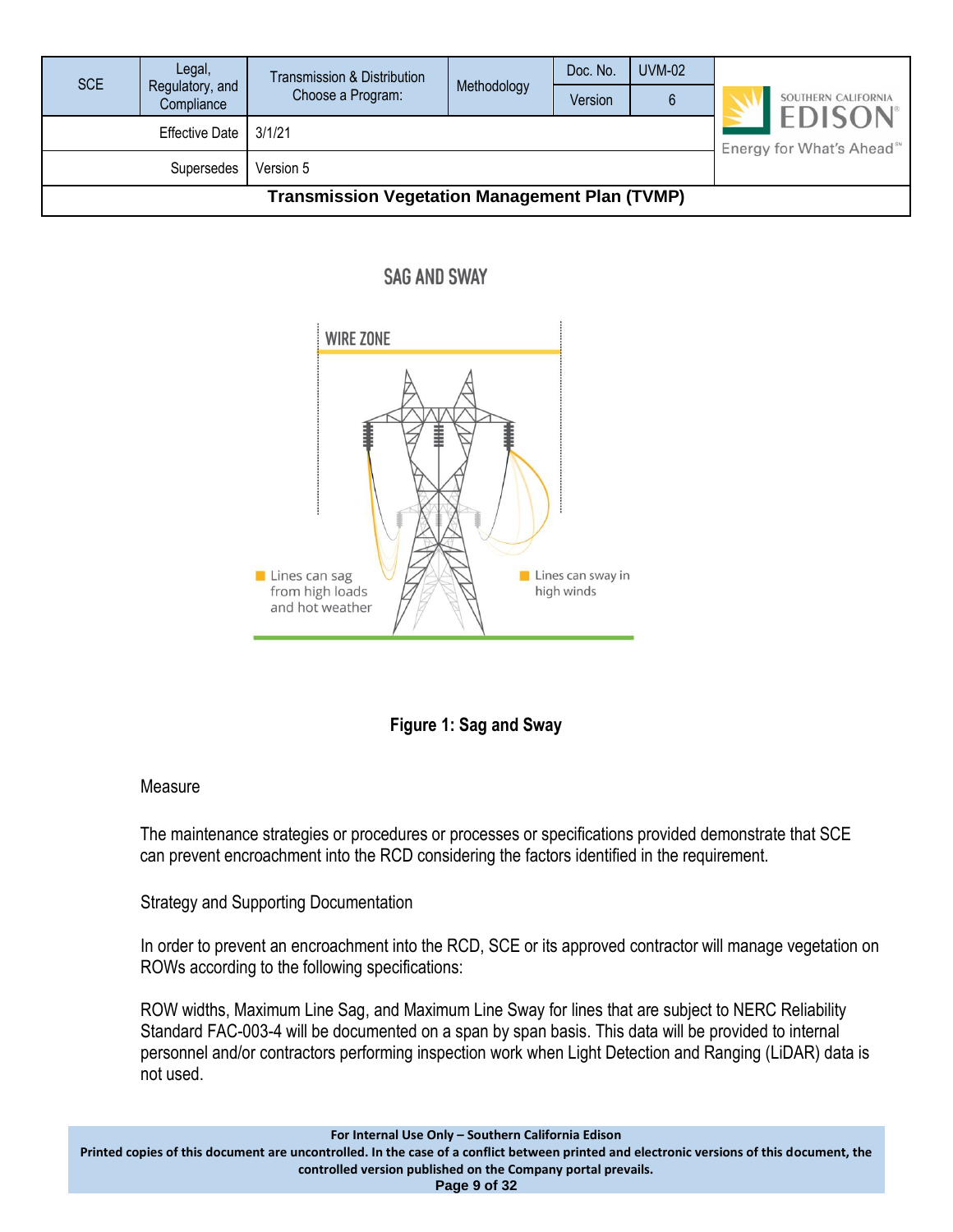| <b>SCE</b>                                            | Legal,<br>Regulatory, and<br>Compliance | <b>Transmission &amp; Distribution</b><br>Choose a Program: | Methodology | Doc. No.<br>Version | <b>UVM-02</b><br>6 | SOUTHERN CALIFORNIA                                    |  |  |
|-------------------------------------------------------|-----------------------------------------|-------------------------------------------------------------|-------------|---------------------|--------------------|--------------------------------------------------------|--|--|
| Effective Date   3/1/21                               |                                         |                                                             |             |                     |                    | <b>EDISON</b><br>Energy for What's Ahead <sup>5M</sup> |  |  |
| Version 5<br>Supersedes                               |                                         |                                                             |             |                     |                    |                                                        |  |  |
| <b>Transmission Vegetation Management Plan (TVMP)</b> |                                         |                                                             |             |                     |                    |                                                        |  |  |

ROW width, Sag and Sway data will allow field personnel to account for movement of the conductors under all Rated Electrical Operating Conditions when determining needed clearances or performing review. ROW width used for vegetation management may vary depending on site location, requirements, or restrictions. All lines subject to NERC Reliability Standard FAC-003-4 will meet ground clearance requirements, if possible, under all Rated Electrical Operating Conditions, as specified in General Order 95, Rule 37.

SCE performs a review of maintenance work as prescribed in the UVM Post Work Verification and UVM Oversight Procedure (UVM-07) to provide reasonable assurance work is completed according to the work prescription and required clearances.

SCE will document vegetation management elements related to its applicable lines as follows:

- Work methods (e.g., tree removal and pruning, herbicide application, brush removal, other vegetation management activities as described)
- Maintenance schedule
- Vegetation management inspection schedule (ground, aerial, LiDAR)
- Line inspection schedule (other than vegetation management inspections)
- Species specific growth rates, as applicable (may use fastest growing species on ROW as worst case growth rate)
- Clearances to be attained during vegetation management work are based on species specific growth rates or worst case species growth rate in a given span, as applicable (see Section 5, Tables 1 & 2)
- Clearances are to be maintained under all operating conditions and at all times, as applicable (see Section 5, Tables 1 & 2)

#### <span id="page-9-0"></span>**4.3 Notification of Vegetation Threat**

The following language is from NERC Reliability Standard FAC-003-4 Requirement 4

SCE, without any intentional time delay, shall notify the switching center for the associated applicable line when SCE has confirmed the existence of a vegetation condition that is likely to cause a Fault at any moment.

When SCE has a confirmed vegetation condition likely to cause a Fault at any moment it will retain evidence that it notified the switching center for the associated transmission line without any intentional time delay.

Strategy and Supporting Documentation

The Vegetation Threat Procedure (UVM-08), establishes and documents the processes to follow when an imminent threat, emerging threat, or low threat condition exists.

**Printed copies of this document are uncontrolled. In the case of a conflict between printed and electronic versions of this document, the controlled version published on the Company portal prevails.**

**Page 10 of 32**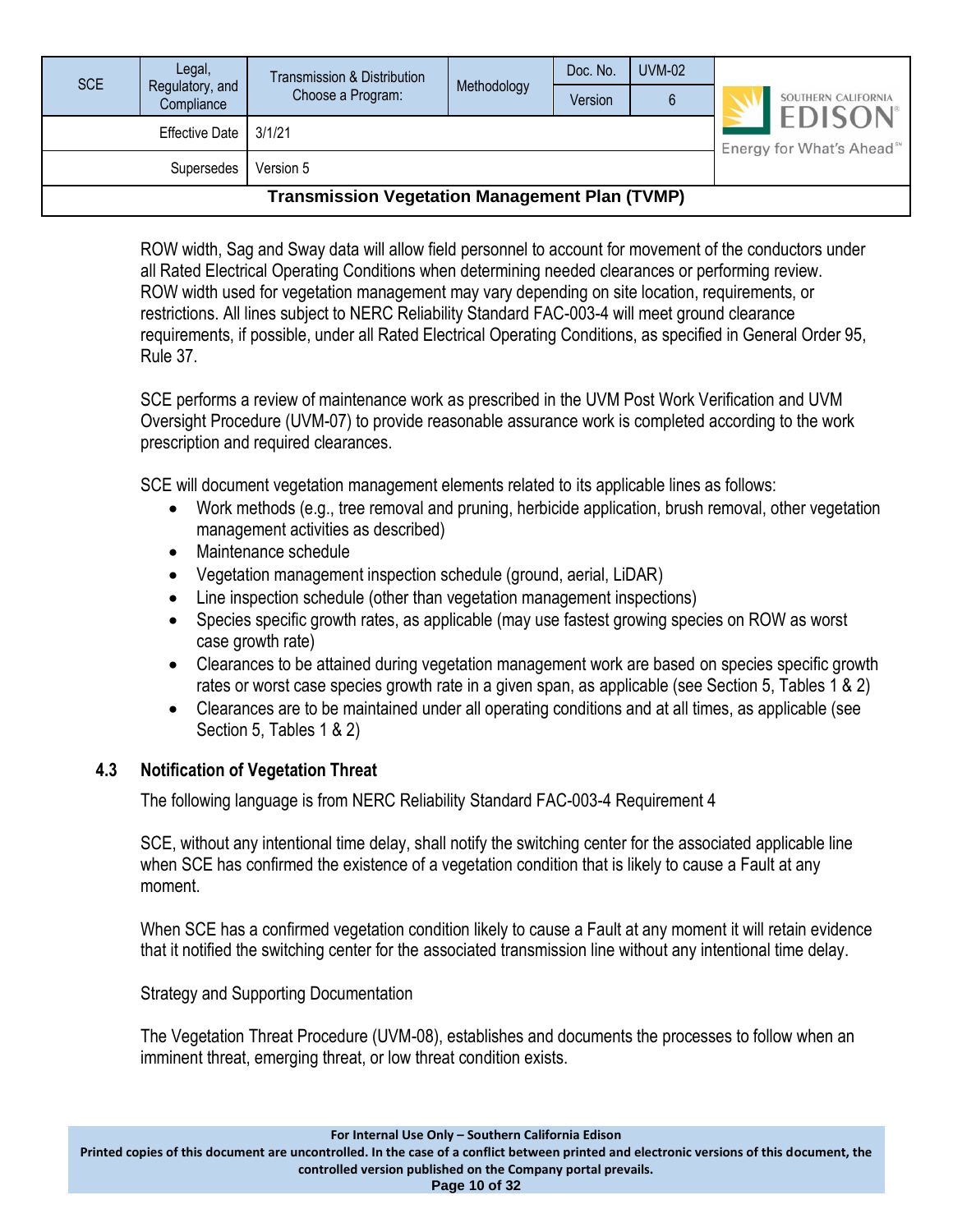| <b>SCE</b>                                            | Legal,<br>Regulatory, and<br>Compliance | Transmission & Distribution<br>Choose a Program: | Methodology | Doc. No.<br>Version | <b>UVM-02</b><br>6 |  | SOUTHERN CALIFORNIA                                    |  |
|-------------------------------------------------------|-----------------------------------------|--------------------------------------------------|-------------|---------------------|--------------------|--|--------------------------------------------------------|--|
| <b>Effective Date</b><br>3/1/21                       |                                         |                                                  |             |                     |                    |  | <b>EDISON</b><br>Energy for What's Ahead <sup>®®</sup> |  |
| Version 5<br>Supersedes                               |                                         |                                                  |             |                     |                    |  |                                                        |  |
| <b>Transmission Vegetation Management Plan (TVMP)</b> |                                         |                                                  |             |                     |                    |  |                                                        |  |

#### <span id="page-10-0"></span>**4.4 Constraints**

Requirements: FAC-003-4 Requirement 5; GO 95, Rule 35 and Rule 37; PRC 4293

When SCE is constrained from performing vegetation work on an applicable line operating within its Rating and all Rated Electrical Operating Conditions, and the constraint may lead to a vegetation encroachment into the RCD prior to the implementation of the next annual work plan, then SCE shall take corrective action to ensure continued vegetation management to prevent encroachments.

#### Measure

SCE shall retain evidence of the corrective action taken for each constraint where an applicable transmission line was put at potential risk.

Strategy and Supporting Documentation

In the event that a property owner or jurisdiction refuses to allow SCE or its authorized contractor to complete vegetation work within the defined ROW on an applicable line, and the constraint may lead to a vegetation encroachment into the RCD prior to the implementation of the next annual work plan, then the following shall occur:

If the constraint was identified by an SCE employee/SSP, then:

- Manage Vegetation Threats in accordance with UVM-08, "Manage Vegetation Threats"
- Manage Customer refusals in accordance with UVM-14, "Manage Refusal Events."

If the constraint was identified by an SCE Vegetation Contractor, then the details of the constraint shall be documented in the: (1) Work Management System and; (2) Abnormal Field Condition Form (Attachment F). The Abnormal Field Condition form shall be provided to the applicable SSP for review and resolution.

#### Imminent Threat Condition

In the event that any imminent threat condition is observed, Vegetation Management Operations (VM) personnel, or the Grid Control Center (GCC) will be contacted without any intentional time delay and the steps outlined in UVM-08 will be followed.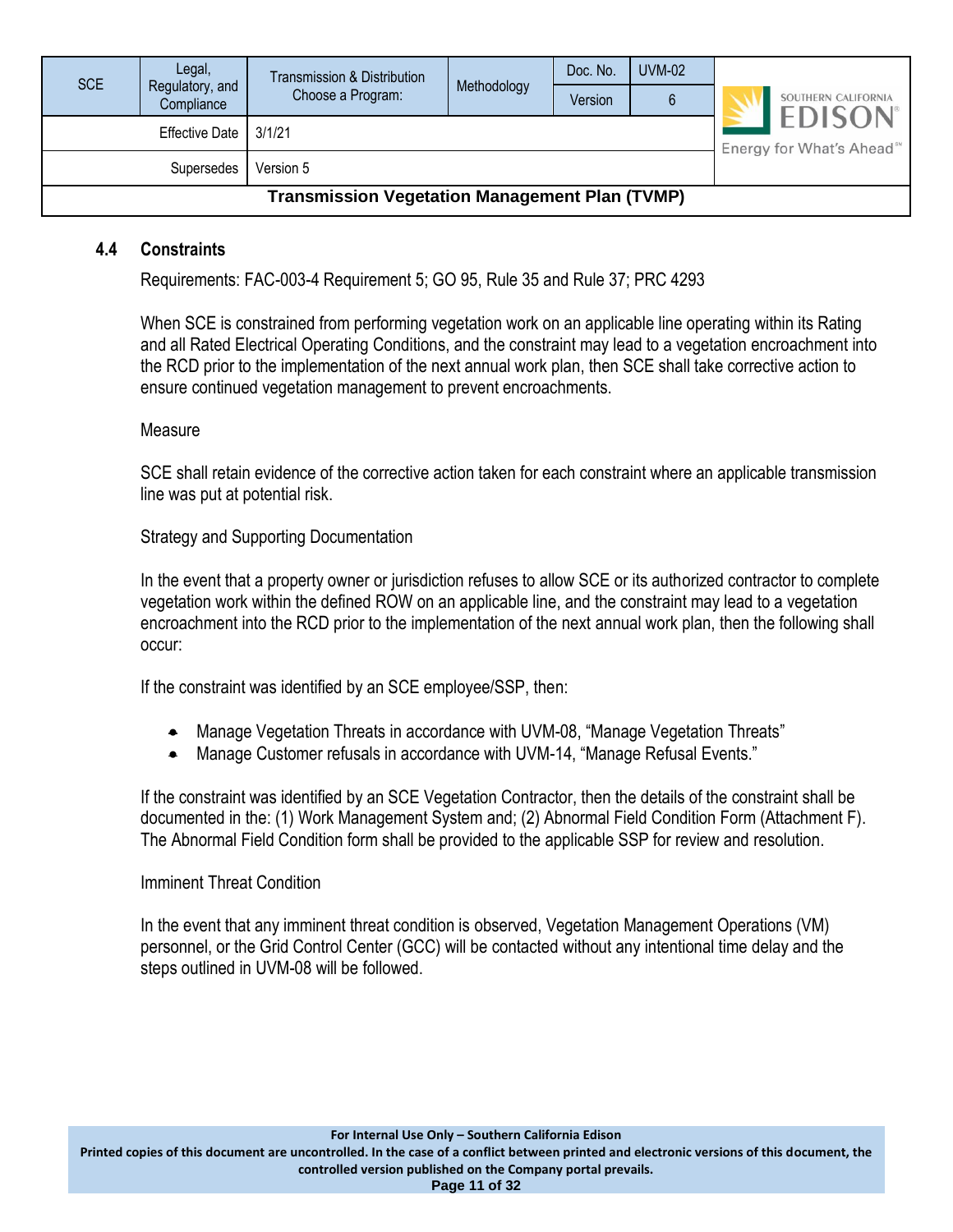| <b>SCE</b>                                            | Legal,<br>Regulatory, and<br>Compliance | Transmission & Distribution<br>Choose a Program: | Methodology | Doc. No.<br>Version | <b>UVM-02</b> |  | SOUTHERN CALIFORNIA                                    |  |
|-------------------------------------------------------|-----------------------------------------|--------------------------------------------------|-------------|---------------------|---------------|--|--------------------------------------------------------|--|
| 3/1/21<br>Effective Date                              |                                         |                                                  |             |                     |               |  | <b>EDISON</b><br>Energy for What's Ahead <sup>5M</sup> |  |
| Version 5<br>Supersedes                               |                                         |                                                  |             |                     |               |  |                                                        |  |
| <b>Transmission Vegetation Management Plan (TVMP)</b> |                                         |                                                  |             |                     |               |  |                                                        |  |

#### <span id="page-11-0"></span>**4.5 Inspections**

Requirements: FAC-003-4 Requirement 6; GO 95, Rule 35 and Rule 37; PRC 4293

SCE shall perform a Vegetation Inspection of 100% of its applicable transmission lines at least once per calendar year and with no more than 18 calendar months between inspections on the same ROW<sup>7</sup> .

#### Measure

SCE shall retain evidence that it conducted Vegetation Inspections of the transmission line ROW for all applicable lines at least once per calendar year but with no more than 18 calendar months between inspections on the same ROW.

Strategy and Supporting Documentation

SCE or its approved contractor will inspect all vegetation located on and adjacent to the defined ROW of the applicable lines maintained by SCE as listed in the UVM Inspection Schedule at least once per calendar year and no longer than 18 calendar months between inspections.

Trees that may require additional maintenance throughout the year for any number of reasons (e.g., fastgrowing species, thermal and physical loading) are identified as Exception Trees and may be inspected more frequently as needed.

#### <span id="page-11-1"></span>**4.6 Completion of Annual Work Plan**

Requirements: FAC-003-4 Requirement 7; GO 95, Rule 35 and Rule 37; PRC 4293

SCE shall complete 100% of its annual vegetation work plan of applicable lines to ensure no vegetation encroachments occur within the RCD. Modifications to the work plan in response to changing conditions or to findings from vegetation inspections may be made (provided they do not allow encroachment of vegetation into the RCD) and must be documented. Examples of required modifications to the annual plan may include:

- Change in expected growth rate/environmental factors
- Force Majeure Events<sup>8</sup> that are beyond the control of a Transmission Owner or Generator Owner
- Rescheduling work between growing seasons
- Crew or contractor availability/mutual assistance agreements

**For Internal Use Only – Southern California Edison**

**Printed copies of this document are uncontrolled. In the case of a conflict between printed and electronic versions of this document, the controlled version published on the Company portal prevails.**

**Page 12 of 32**

<sup>7</sup> When the applicable Transmission Owner or Generator Owner is prevented from performing a Vegetation Inspection within the timeframe in R6 due to a natural disaster, the TO or GO is granted a time extension that is equivalent to the duration of the time the TO or GO was prevented from performing the Vegetation Inspection.

<sup>8</sup> Circumstances that are beyond the control of an applicable Transmission Owner or Generator Owner include but are not limited to natural disasters such as earthquakes, fires, tornados, hurricanes, landslides, ice storms, floods, or major storms as defined either by the TO or GO or an applicable regulatory body.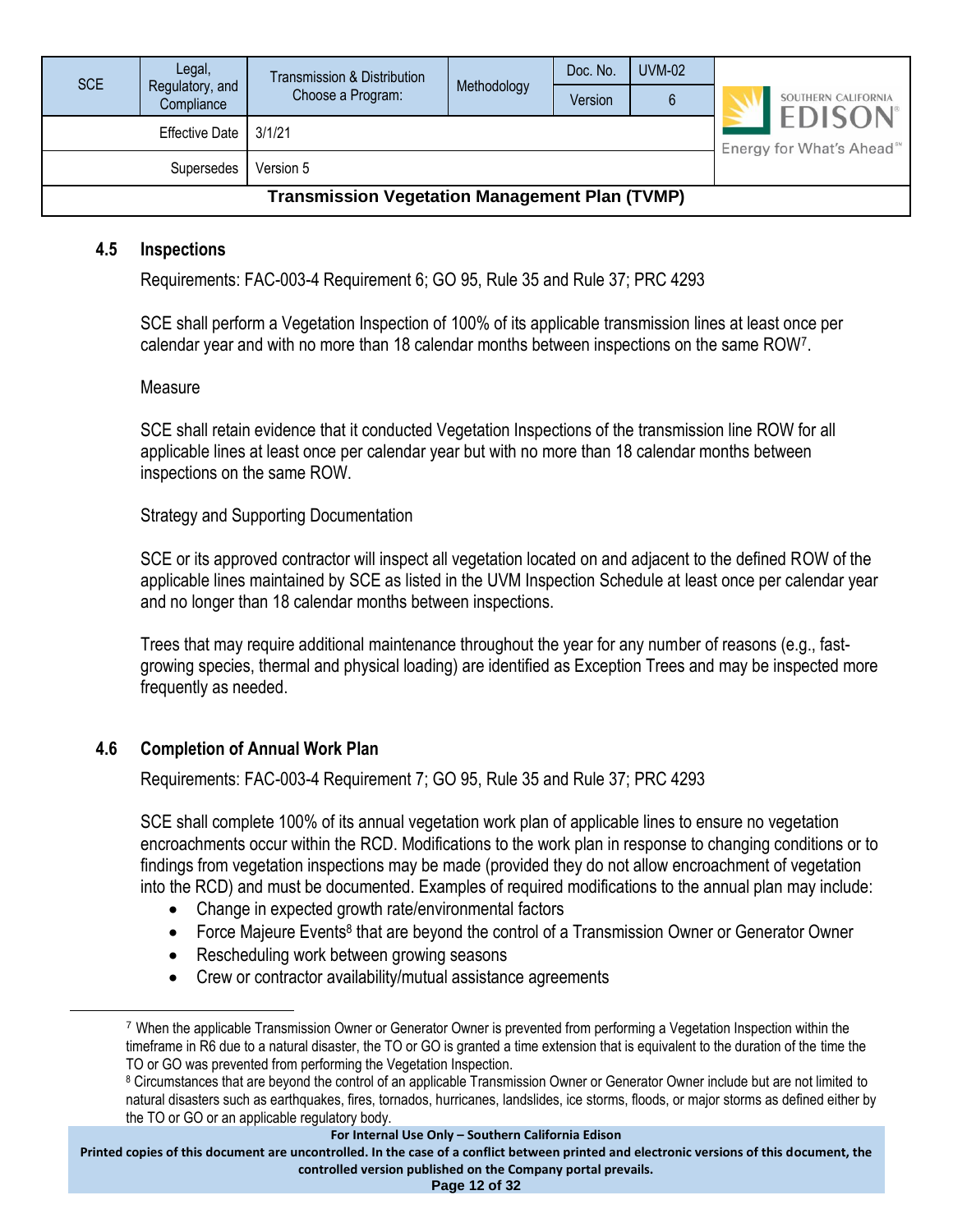| <b>SCE</b>                                            | Legal,<br>Regulatory, and<br>Compliance                            | Transmission & Distribution<br>Choose a Program: | Methodology | Doc. No.<br>Version | <b>UVM-02</b> | SOUTHERN CALIFORNIA |  |
|-------------------------------------------------------|--------------------------------------------------------------------|--------------------------------------------------|-------------|---------------------|---------------|---------------------|--|
|                                                       | <b>EDISON</b> <sup>®</sup><br>Energy for What's Ahead <sup>®</sup> |                                                  |             |                     |               |                     |  |
|                                                       |                                                                    |                                                  |             |                     |               |                     |  |
| <b>Transmission Vegetation Management Plan (TVMP)</b> |                                                                    |                                                  |             |                     |               |                     |  |

- Identified unanticipated high priority work
- Weather conditions/accessibility
- Permitting delays
- Land ownership changes/change in land use by the landowner
- Emerging technologies

#### Measure

SCE retains evidence that it completed its annual vegetation work plan for applicable lines.

Strategy and Supporting Documentation

SCE or its approved contractor will complete its annual vegetation work plan on the applicable lines as listed in the UVM annual work plan on an annual basis.

The UVM annual work plan is created and approved by SCE management and communicated to internal employees and contractors prior to the start of each calendar year.

In addition to the documentation required above, the following information will also be retained related to the completion of the annual vegetation work plan, as applicable.

- Completed annual work plan (as finally modified)
- Annual work plan in its original form
- Explanation of all changes to the original annual work plan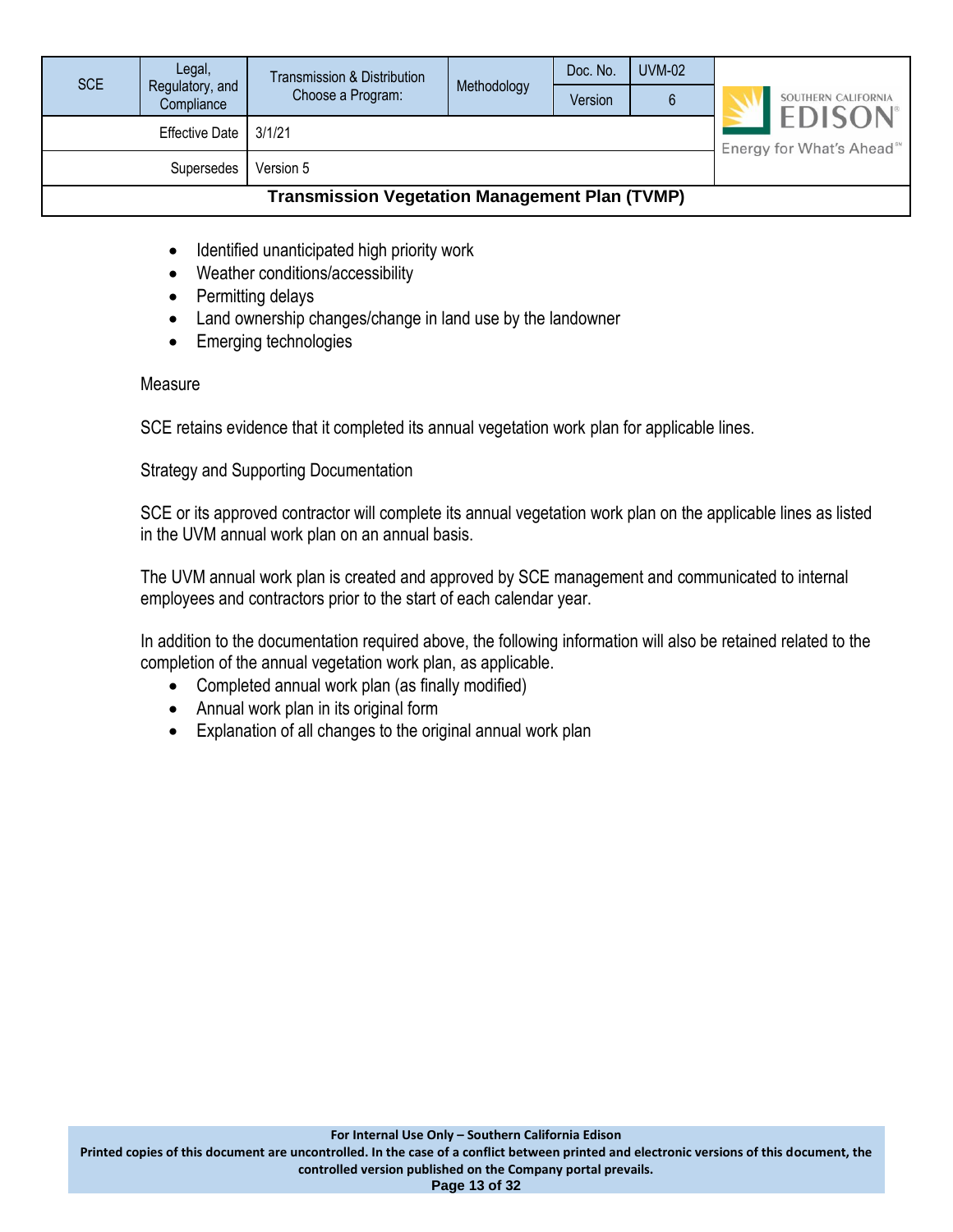| <b>SCE</b>                                            | Legal,<br>Regulatory, and | Transmission & Distribution | Methodology | Doc. No. | <b>UVM-02</b>                         |  |                                      |
|-------------------------------------------------------|---------------------------|-----------------------------|-------------|----------|---------------------------------------|--|--------------------------------------|
|                                                       | Compliance                | Choose a Program:           |             | Version  | 6                                     |  | SOUTHERN CALIFORNIA<br><b>EDISON</b> |
| <b>Effective Date</b><br>3/1/21                       |                           |                             |             |          | Energy for What's Ahead <sup>5M</sup> |  |                                      |
| Version 5<br>Supersedes                               |                           |                             |             |          |                                       |  |                                      |
| <b>Transmission Vegetation Management Plan (TVMP)</b> |                           |                             |             |          |                                       |  |                                      |

#### <span id="page-13-1"></span><span id="page-13-0"></span>**5. Clearance Requirements**

#### **5.1 Transmission Lines**

Based on the conditions described below, the subsequent processes are used to establish the clearance requirements in the Wire Zone and Border Zone of the applicable Table 1 or 2:

Grid Resiliency Clearance Distances (GRCD) are established to mitigate fire risk and maintain compliance with applicable regulatory requirements.

- GRCD-A and GRCD-B are to be established at time of maintenance work based on line voltage
- Trigger Clearance Distance<sup>9</sup> (TCD) for UVM work to be initiated based on line voltage
- Compliance Clearance Distance<sup>10</sup> (CCD) to be maintained at all times based on line voltage

Refer to Table 1 for Fire Area clearances: FAC-003-4, PRC 4293, and GO 95, Rule 35 Case 14

Refer to Table 2 for Non-Fire Area clearances: FAC-003-4, and GO 95, Rule 35 Case 13

#### <span id="page-13-2"></span>**5.1.1 Restricted Areas**

Restricted Areas may result in conditions preventing the GRCD-A or GRCD-B, TCD or CCD for Tables 1 or 2 from being implemented. Examples include crops, orchards, environmentally sensitive areas or lack of easement rights.

When restricted areas are encountered and the clearances specified in Tables 1 or 2 cannot be achieved, then:

- GRCD-A or GRCD-B can be modified and documented in the work management system to address the specific circumstances or restrictions at that location
- Ensure sufficient clearance is achieved to maintain RCD for 18 months

<sup>10</sup> CCD = RCD x 1.5 (Safety Margin) rounded up

**For Internal Use Only – Southern California Edison**

**Printed copies of this document are uncontrolled. In the case of a conflict between printed and electronic versions of this document, the controlled version published on the Company portal prevails.**

**Page 14 of 32**

 $9$  TCD = CCD + 3-feet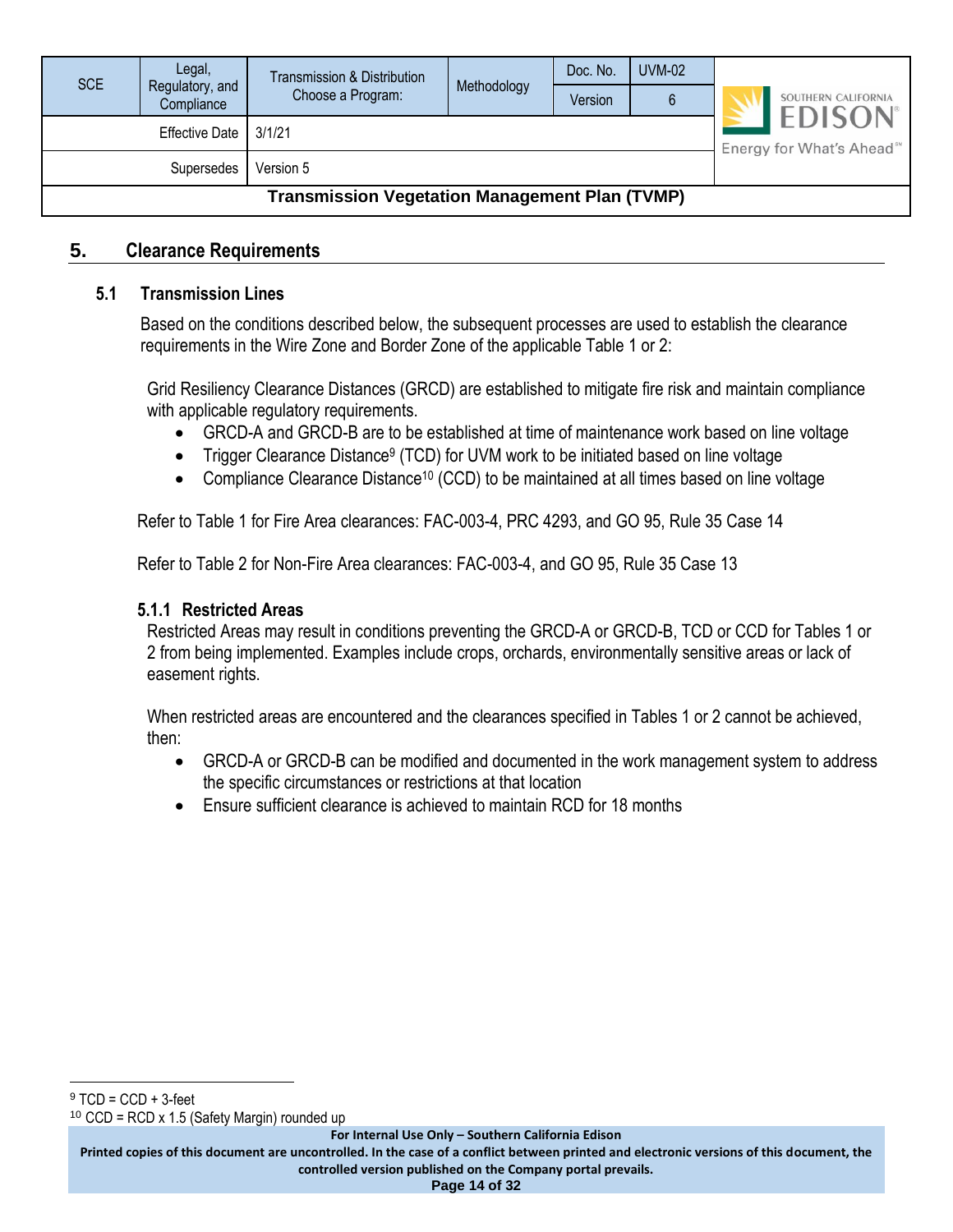| SCE                                                   | Legal,<br>Regulatory, and<br>Compliance                             | Transmission & Distribution<br>Choose a Program: | Methodology | Doc. No.<br>Version | <b>UVM-02</b> | SOUTHERN CALIFORNIA |  |
|-------------------------------------------------------|---------------------------------------------------------------------|--------------------------------------------------|-------------|---------------------|---------------|---------------------|--|
|                                                       | <b>EDISON</b> <sup>®</sup><br>Energy for What's Ahead <sup>5M</sup> |                                                  |             |                     |               |                     |  |
|                                                       |                                                                     |                                                  |             |                     |               |                     |  |
| <b>Transmission Vegetation Management Plan (TVMP)</b> |                                                                     |                                                  |             |                     |               |                     |  |

|                                         | <b>All Elevations in Fire Areas</b>                                                                      |                                                                                                                       |                                                                                    |                                                                                                  |                                                                        |  |  |  |  |  |
|-----------------------------------------|----------------------------------------------------------------------------------------------------------|-----------------------------------------------------------------------------------------------------------------------|------------------------------------------------------------------------------------|--------------------------------------------------------------------------------------------------|------------------------------------------------------------------------|--|--|--|--|--|
|                                         |                                                                                                          |                                                                                                                       | FAC-003-4, PRC 4293 and GO 95, Rule 35, Extreme and Very High Fire Areas (Case 14) |                                                                                                  |                                                                        |  |  |  |  |  |
| <b>Nominal</b><br>Voltage <sup>11</sup> | Wire Zone/Sag -<br><b>Clearance</b><br><b>Distance at Time</b><br>of Maintenance<br>GRCD-A <sup>12</sup> | <b>Border</b><br>Zone/Sway -<br><b>Clearance</b><br><b>Distance at Time</b><br>of Maintenance<br>GRCD-B <sup>13</sup> | WZ / BZ Clearance<br>Distance that<br><b>Triggers Work</b><br><b>TCD</b>           | WZ/BZ<br><b>Clearance</b><br>Distance to be<br><b>Maintained for</b><br>Compliance<br><b>CCD</b> | <b>Regulation</b><br><b>Clearance</b><br><b>Distance</b><br><b>RCD</b> |  |  |  |  |  |
| 500kV                                   | 30'                                                                                                      | Clear to the<br>greater of the                                                                                        | 18'                                                                                | 15'                                                                                              | 10.0'                                                                  |  |  |  |  |  |
| 230kV                                   | 30'                                                                                                      | following: (1)<br>Defined ROW                                                                                         | 18'                                                                                | 15'                                                                                              | 10.0'                                                                  |  |  |  |  |  |
| 161kV                                   | 30'                                                                                                      | Boundaries or;<br>(2) Maximum                                                                                         | 18'                                                                                | 15'                                                                                              | 10.0'                                                                  |  |  |  |  |  |
| 115kV                                   | 30'                                                                                                      | Blowout plus 30'                                                                                                      | 18'                                                                                | 15'                                                                                              | 10.0'                                                                  |  |  |  |  |  |
| 69kV                                    | 12'                                                                                                      | Clear to the<br>greater of the<br>following: (1)<br>Defined ROW<br>Boundaries or;<br>(2) Maximum<br>Blowout plus 12'  | 9'                                                                                 | 6'                                                                                               | 4.0'                                                                   |  |  |  |  |  |

**Table 1:** Clearance Distance –Fire Areas, FAC-003-4, PRC 4293, Rule 35 (Case 14)

The clearances in Table 1 must take into consideration maximum sag and sway under all Rated Electrical Operating Conditions and vegetation movement for lines subject to NERC Reliability Standard FAC-003-4.

<sup>11</sup> 161kV, 115kV, and 69kV Major WECC Transfer Path or IROL only. Reference Attachment A

<sup>12</sup> If GRCD-A recommended clearances cannot be achieved, required maintenance shall ensure RCD for 18 months

<sup>&</sup>lt;sup>13</sup> If GRCD-B recommended clearance (2) cannot be achieved, required maintenance shall ensure RCD for 18 months

**For Internal Use Only – Southern California Edison**

**Printed copies of this document are uncontrolled. In the case of a conflict between printed and electronic versions of this document, the controlled version published on the Company portal prevails.**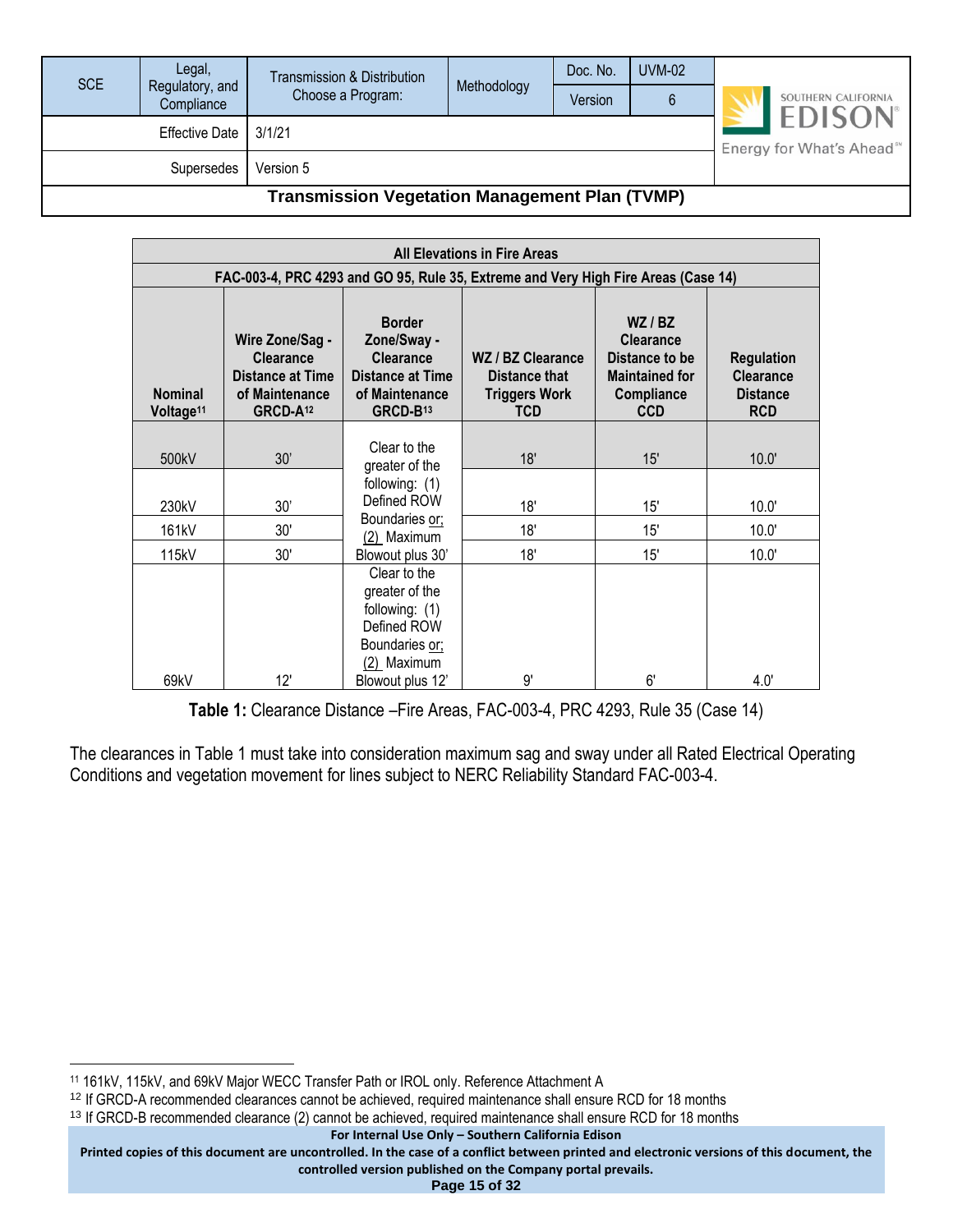| <b>SCE</b>                                            | Legal,<br>Regulatory, and | <b>Transmission &amp; Distribution</b> | Methodology | Doc. No. | <b>UVM-02</b>                         |                                      |  |
|-------------------------------------------------------|---------------------------|----------------------------------------|-------------|----------|---------------------------------------|--------------------------------------|--|
|                                                       | Compliance                | Choose a Program:                      |             | Version  |                                       | SOUTHERN CALIFORNIA<br><b>EDISON</b> |  |
| <b>Effective Date</b><br>3/1/21                       |                           |                                        |             |          | Energy for What's Ahead <sup>5M</sup> |                                      |  |
|                                                       |                           |                                        |             |          |                                       |                                      |  |
| <b>Transmission Vegetation Management Plan (TVMP)</b> |                           |                                        |             |          |                                       |                                      |  |

|                                         |                                                                                                                |                                                                                                                       | Non-Fire Areas -Based on Elevations up to 8000' in                               |                                                                                                  |                                                                        |
|-----------------------------------------|----------------------------------------------------------------------------------------------------------------|-----------------------------------------------------------------------------------------------------------------------|----------------------------------------------------------------------------------|--------------------------------------------------------------------------------------------------|------------------------------------------------------------------------|
|                                         |                                                                                                                |                                                                                                                       | FAC-003-4 and GO95 Rule 35 (Case 13)                                             |                                                                                                  |                                                                        |
| <b>Nominal</b><br>Voltage <sup>14</sup> | Wire Zone/Sag -<br><b>Clearance</b><br><b>Distance at Time</b><br>of Maintenance<br>GRCD-A <sup>15</sup> 16 17 | <b>Border</b><br>Zone/Sway -<br><b>Clearance</b><br><b>Distance at Time</b><br>of Maintenance<br>GRCD-B <sup>18</sup> | WZ/BZ<br><b>Clearance</b><br>Distance that<br><b>Triggers Work</b><br><b>TCD</b> | WZ/BZ<br><b>Clearance</b><br>Distance to be<br><b>Maintained for</b><br>Compliance<br><b>CCD</b> | <b>Regulation</b><br><b>Clearance</b><br><b>Distance</b><br><b>RCD</b> |
| 500kV                                   | 30'                                                                                                            | Clear to the<br>greater of the<br>following: $(1)$                                                                    | 18'                                                                              | 15'                                                                                              | 9.6'                                                                   |
| 230kV                                   | 30'                                                                                                            | Defined ROW<br>Boundaries or;<br>(2) Maximum<br>Blowout plus 30'                                                      | 10'                                                                              | 7'                                                                                               | 4.7'                                                                   |
| 161kV                                   | 10'                                                                                                            | Clear to the                                                                                                          | 8'                                                                               | 5'                                                                                               | 3.2'                                                                   |
| 115kV                                   | 10'                                                                                                            | greater of the<br>following: (1)<br>Defined ROW<br>Boundaries or;<br>(2) Maximum<br>Blowout plus 10'                  | 7'                                                                               | 4'                                                                                               | $2.2^{\circ}$                                                          |
| 69kV                                    | 6'                                                                                                             | Clear to the<br>greater of the<br>following: (1)<br>Defined ROW<br>Boundaries or:<br>(2) Maximum<br>Blowout plus 6'   | n/a                                                                              | 3'                                                                                               | 1.5'                                                                   |

**Table 2:** Clearance Distances – Non-Fire Areas, FAC-003-4 and GO95 Rule 35 (Case 13)

The clearances in Table 2 must take into consideration maximum sag and sway under all Rated Electrical Operating Conditions and vegetation movement for lines subject to NERC Reliability Standard FAC-003-4.

**Printed copies of this document are uncontrolled. In the case of a conflict between printed and electronic versions of this document, the controlled version published on the Company portal prevails.**

**Page 16 of 32**

<sup>14</sup> 161kV, 115kV, and 69kV Major WECC Transfer Path or IROL only. Reference Attachment A

<sup>15</sup> GO95 Rule 35 Appendix E Case 13 (non-Fire Areas) recommends 10' clearance for 110kV to 300kV

<sup>16</sup> Although GO95 Rule 35 Appendix E Case 13 (non-Fire Areas) recommends 4' clearance for 2.4kV to 72kV, SCE is adopting a 6' clearance <sup>17</sup> If GRCD-A recommended clearances cannot be achieved, required maintenance shall ensure RCD for 18 months

<sup>&</sup>lt;sup>18</sup> If GRCD-B recommended clearance (2) cannot be achieved, required maintenance shall ensure RCD for 18 months

**For Internal Use Only – Southern California Edison**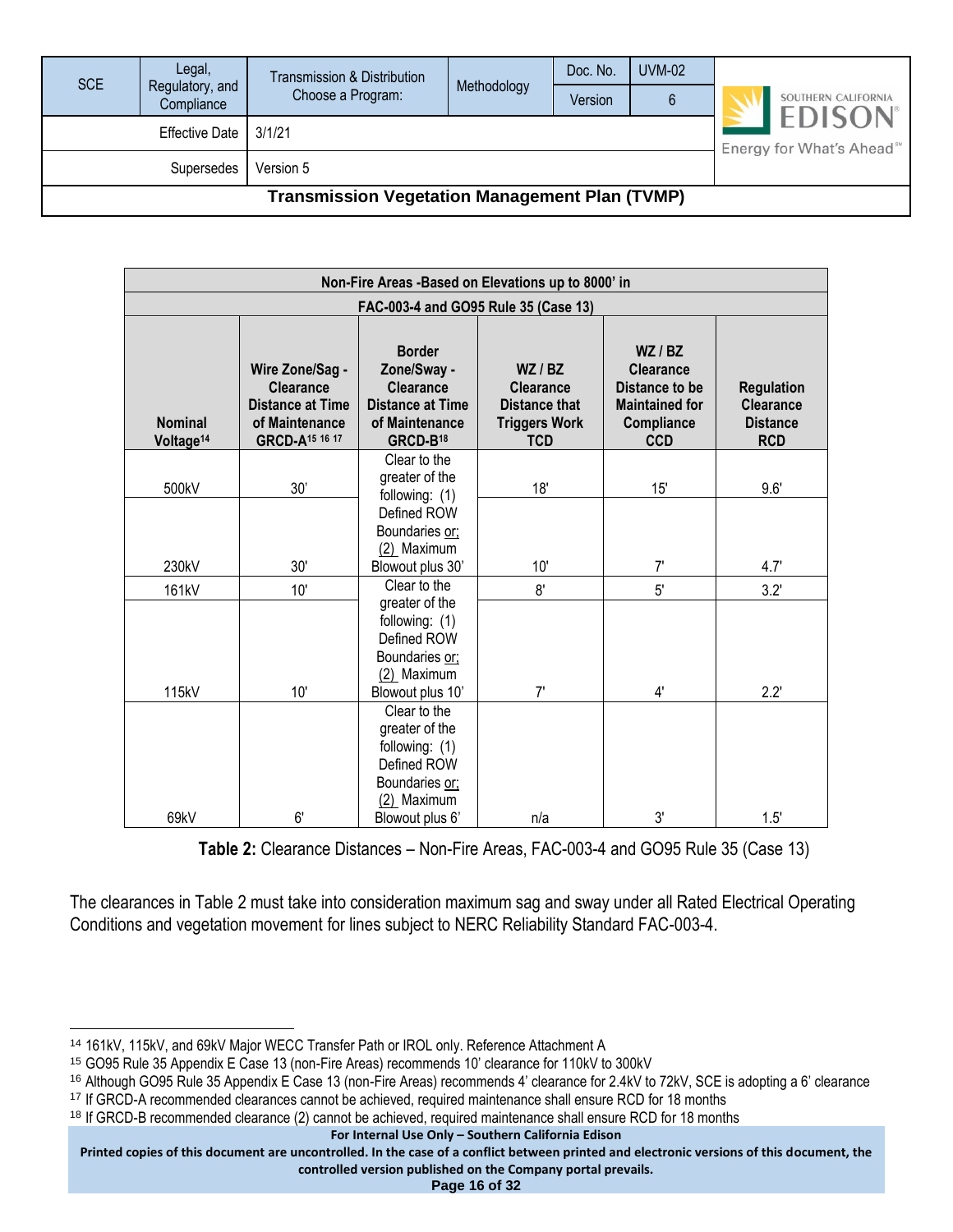| <b>SCE</b>                                            | Legal,<br>Regulatory, and<br>Compliance | <b>Transmission &amp; Distribution</b><br>Choose a Program: | Methodology | Doc. No.<br>Version | <b>UVM-02</b>                                          | SOUTHERN CALIFORNIA |  |  |
|-------------------------------------------------------|-----------------------------------------|-------------------------------------------------------------|-------------|---------------------|--------------------------------------------------------|---------------------|--|--|
| 3/1/21<br><b>Effective Date</b>                       |                                         |                                                             |             |                     | <b>EDISON</b><br>Energy for What's Ahead <sup>5M</sup> |                     |  |  |
| Version 5<br>Supersedes                               |                                         |                                                             |             |                     |                                                        |                     |  |  |
| <b>Transmission Vegetation Management Plan (TVMP)</b> |                                         |                                                             |             |                     |                                                        |                     |  |  |

WIRE ZONE/BORDER ZONE



**Figure 2:** Wire Zone – Border Zone

- Vegetation in the Wire Zone must be cleared, and maintained per the clearances noted in the Tables 1 and 2, as appropriate. Fast Growing Tree Species that are located in the Wire Zone shall be removed as appropriate<sup>19</sup>. The Wire Zone in Tier 2 and Tier 3 fire areas will contain only lowgrowing trees, shrubs, and grasses. All fast growing tree species are described in Attachment E: "Tree Species in SCE Service Territory."
- Vegetation in the Border Zone will be pruned or removed to prevent encroachment into a Clearance Zone under all Rated Electrical Operating Conditions as documented on the Attachment B: "UVM Inspection Report / Grid Cover Sheet" and if applicable, on Attachment C: "UVM Post Work Verification Report" if corrective action is needed.
- Vegetation identified as a Hazard Tree will be mitigated in accordance with Procedure UVM-04, "UVM Hazard Tree Management Plan."
- An Exclusion Zone is to be established and maintained under and around transmission towers. The Exclusion Zone is a clear area (bare ground) under the tower and measuring a minimum of 10' out from the outside perimeter of the tower footings and a 20' perimeter Exclusion Zone will be established where necessary for access and maintenance.
- If RCD plus 18 months growth clearance cannot be attained at the time of scheduled maintenance due to easements, other legal agreements, or regulations that restrict vegetation management practices, the maximum allowable amount of vegetation will be removed or otherwise controlled as appropriate. These Exception Tree(s) will be documented in the work management system and reinspected as necessary throughout the year.

**For Internal Use Only – Southern California Edison**

**Page 17 of 32**

<sup>&</sup>lt;sup>19</sup> Trees that have the capability to encroach into the clearance distances at maturity shall be removed

**Printed copies of this document are uncontrolled. In the case of a conflict between printed and electronic versions of this document, the controlled version published on the Company portal prevails.**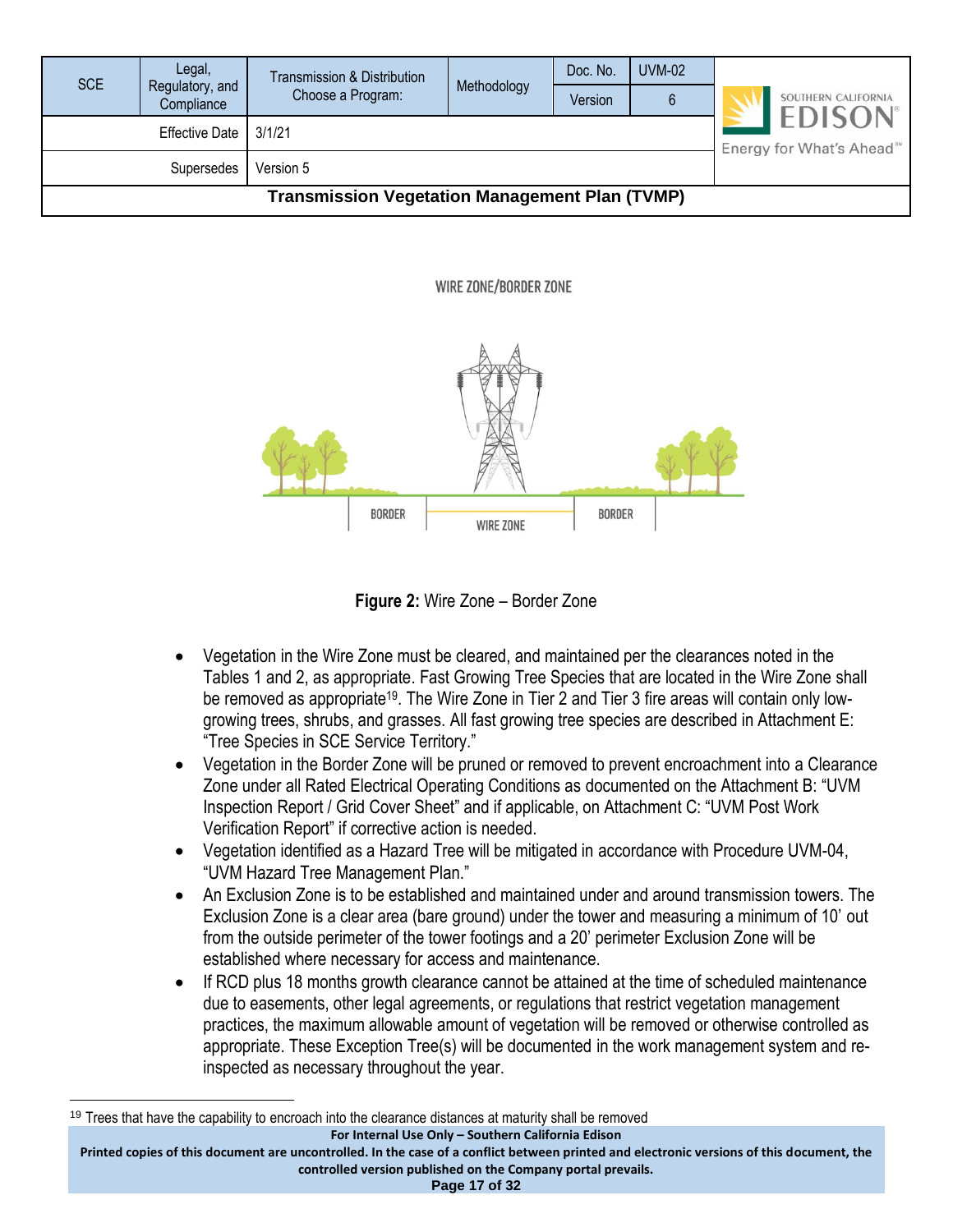| <b>SCE</b>                                            | Legal,<br>Regulatory, and | Transmission & Distribution<br>Choose a Program: | Methodology | Doc. No.<br>Version | <b>UVM-02</b><br>6 |                                                        | SOUTHERN CALIFORNIA |  |
|-------------------------------------------------------|---------------------------|--------------------------------------------------|-------------|---------------------|--------------------|--------------------------------------------------------|---------------------|--|
|                                                       | Compliance                |                                                  |             |                     |                    |                                                        |                     |  |
| <b>Effective Date</b><br>3/1/21                       |                           |                                                  |             |                     |                    | <b>EDISON</b><br>Energy for What's Ahead <sup>5M</sup> |                     |  |
| Version 5<br>Supersedes                               |                           |                                                  |             |                     |                    |                                                        |                     |  |
| <b>Transmission Vegetation Management Plan (TVMP)</b> |                           |                                                  |             |                     |                    |                                                        |                     |  |

#### <span id="page-17-0"></span>**5.1.2 Transmission Poles and Towers**

The following clearances around transmission poles and towers are to be maintained as required in PRC 4292 and CCR 1254.

The 10 foot clearance for towers noted in Figure 3 may be increased to 20 feet when needed for vehicle access.

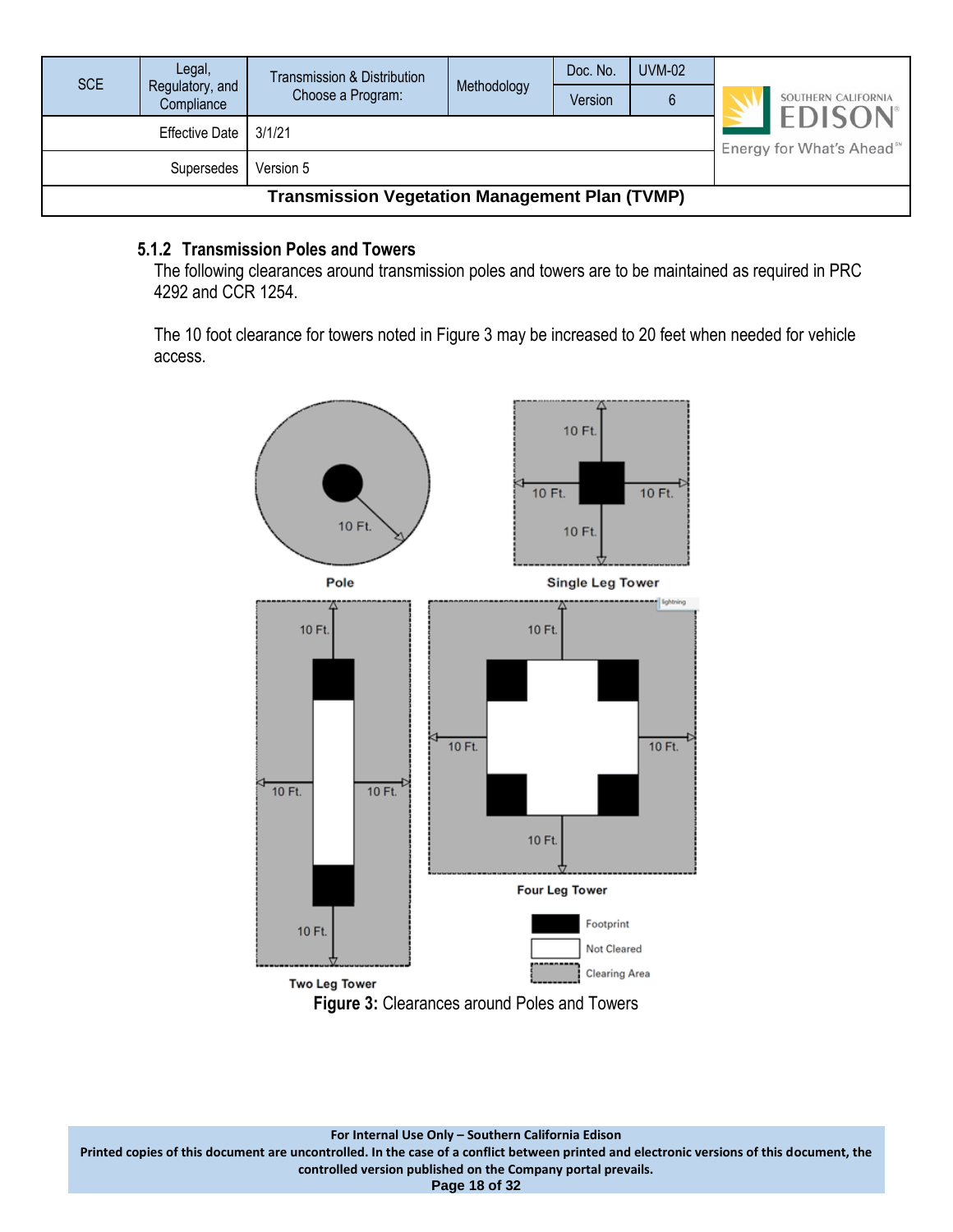| <b>SCE</b>                                            | Legal,<br>Regulatory, and | Transmission & Distribution<br>Choose a Program: | Methodology | Doc. No.<br>Version | <b>UVM-02</b><br>6 | SOUTHERN CALIFORNIA                                     |  |
|-------------------------------------------------------|---------------------------|--------------------------------------------------|-------------|---------------------|--------------------|---------------------------------------------------------|--|
|                                                       | Compliance                |                                                  |             |                     |                    |                                                         |  |
| <b>Effective Date</b><br>3/1/21                       |                           |                                                  |             |                     |                    | <b>EDISON</b><br>Energy for What's Ahead <sup>500</sup> |  |
|                                                       |                           |                                                  |             |                     |                    |                                                         |  |
| <b>Transmission Vegetation Management Plan (TVMP)</b> |                           |                                                  |             |                     |                    |                                                         |  |

#### <span id="page-18-1"></span><span id="page-18-0"></span>**6. Other Program Elements**

#### <span id="page-18-2"></span>**6.1 Inspection Types**

#### **6.1.1 Pre-inspections**

SCE conducts Pre-Inspections of applicable lines, to identify:

- Vegetation management work needed to maintain compliance with applicable regulations
- Potential CCD or RCD encroachments
- Hazard Trees (on-ROW and observable off-ROW trees)
- Exception Trees

#### <span id="page-18-3"></span>**6.1.2 Supplemental Inspections**

Supplemental inspections are performed by qualified Transmission Operations personnel throughout the year. Identified conditions requiring vegetation related work are recorded and reported to VM personnel for scheduling of remediation, as applicable.

#### <span id="page-18-5"></span><span id="page-18-4"></span>**6.2 Inspection Methods**

#### **6.2.1 Ground Inspections**

SCE performs inspections, for lines with identified vegetation, from vehicles or by foot from the source point to the end of line. For lines that are subject to NERC Reliability Standard FAC-003-4, ground inspections require the use of Sag and Sway table data to determine when pruning is required to maintain the required clearance. Ground inspections are necessary when LiDAR data is not available.

#### <span id="page-18-6"></span>**6.2.2 LiDAR Inspections**

LiDAR is a [surveying](https://en.wikipedia.org/wiki/Surveying) method that measures distance to a target by illuminating the target with [pulsed laser](https://en.wikipedia.org/wiki/Pulsed_laser) light and measuring the reflected pulses with a sensor. Differences in laser return times can then be used to make digital [three-dimensional representations](https://en.wikipedia.org/wiki/3D_modeling) of the target. LiDAR data acquisitions are conducted via air patrol.

SCE uses LiDAR as an inspection and measurement tool to identify clearances between high-voltage lines and vegetation. This method of inspection and measurement is used on selected ROWs in the SCE system, and is employed when lines cannot be readily accessed by ground or the clearances between vegetation and conductors cannot be obtained both vertically and horizontally from an aerial patrol. Due to the increased accuracy and additional data obtained using LiDAR technology, LiDAR is the preferred method of inspection, when practical.

Vegetation concerns identified from evaluation of the LiDAR data will be supplemented by foot/ground patrols to validate concerns and/or other required information, as applicable.

Based on topography, line construction, and ecosystem type, the LiDAR inspection will be scheduled as needed. Refer to UVM-06, LiDAR Reference Guide.

**For Internal Use Only – Southern California Edison**

**Printed copies of this document are uncontrolled. In the case of a conflict between printed and electronic versions of this document, the controlled version published on the Company portal prevails.**

**Page 19 of 32**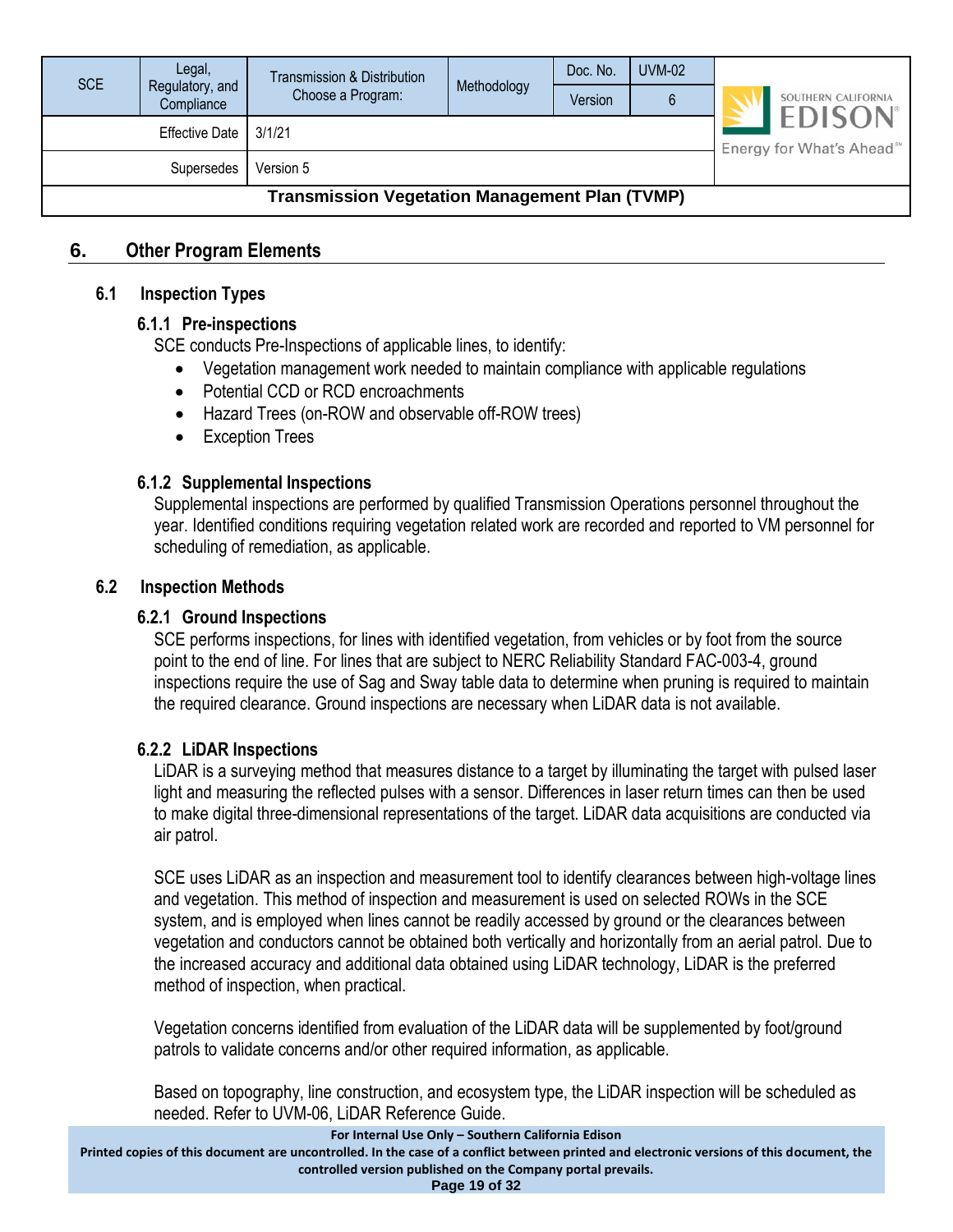| SCE                                                   | Legal,<br>Regulatory, and<br>Compliance | Transmission & Distribution<br>Choose a Program: | Methodology | Doc. No.<br>Version | <b>UVM-02</b><br>6 | SOUTHERN CALIFORNIA<br><b>EDISON</b> |  |  |
|-------------------------------------------------------|-----------------------------------------|--------------------------------------------------|-------------|---------------------|--------------------|--------------------------------------|--|--|
|                                                       | Energy for What's Ahead <sup>5M</sup>   |                                                  |             |                     |                    |                                      |  |  |
|                                                       |                                         |                                                  |             |                     |                    |                                      |  |  |
| <b>Transmission Vegetation Management Plan (TVMP)</b> |                                         |                                                  |             |                     |                    |                                      |  |  |

#### <span id="page-19-0"></span>**6.2.3 Ground Inspections Using Previously Acquired LiDAR Data**

Slow-growing plant communities or Subject Trees near or beyond the Border Zone can have valid LiDAR data older than five years from the original LiDAR inspection detailed in section 6.2.2. In these instances, ground inspections using previously acquired LiDAR data can be used to identify changes/growth of vegetation and assessment of required pruning/maintenance to achieve required clearance. When using this method of inspection, the preinspector is required to inspect from the source point to the end of line.

#### <span id="page-19-1"></span>**6.2.4 Aerial Inspections**

Where Line Clearance cannot be readily assessed from the ground but the horizontal and vertical clearance between the vegetation and conductors can be determined from an aerial inspection, then aerial inspections are acceptable. Aerial inspections are also an acceptable method for conducting poststorm/post-fire emergency inspections.

#### <span id="page-19-2"></span>**6.3 Abnormal Field Conditions**

Inspections that cannot be completed due to inaccessibility or restrictions will be promptly reported to the VM Compliance and Support Event Expeditor for managing the condition in accordance with UVM-14. When these conditions are identified by SCE Vegetation contractors, the condition shall be documented on the Abnormal Field Condition Form (Attachment F) and provided to the applicable SSP for review and resolution of the identified condition.

#### <span id="page-19-3"></span>**6.4 ROW Width**

ROW widths are established by engineering or construction standards as documented in either construction documents, pre-2007 vegetation maintenance records, or by the blowout standard in effect when the line was built.

#### <span id="page-19-4"></span>**6.5 Vegetation Control Techniques**

SCE uses industry standard Integrated Vegetation Management (IVM) techniques to perform scheduled and required work. These techniques may include:

- Manual (Pruning and Removal)
- Chemical (Herbicides)
- Mechanical (Mowing, Mastication, Feller Bunchers, etc.)
- Other cultural and biological practices to promote desirable, stable, low growing plant communities that will resist invasion by tall growing tree species

Prescriptions for required work are generally developed on a case by case basis and consider a myriad of local factors.

**Printed copies of this document are uncontrolled. In the case of a conflict between printed and electronic versions of this document, the controlled version published on the Company portal prevails.**

**Page 20 of 32**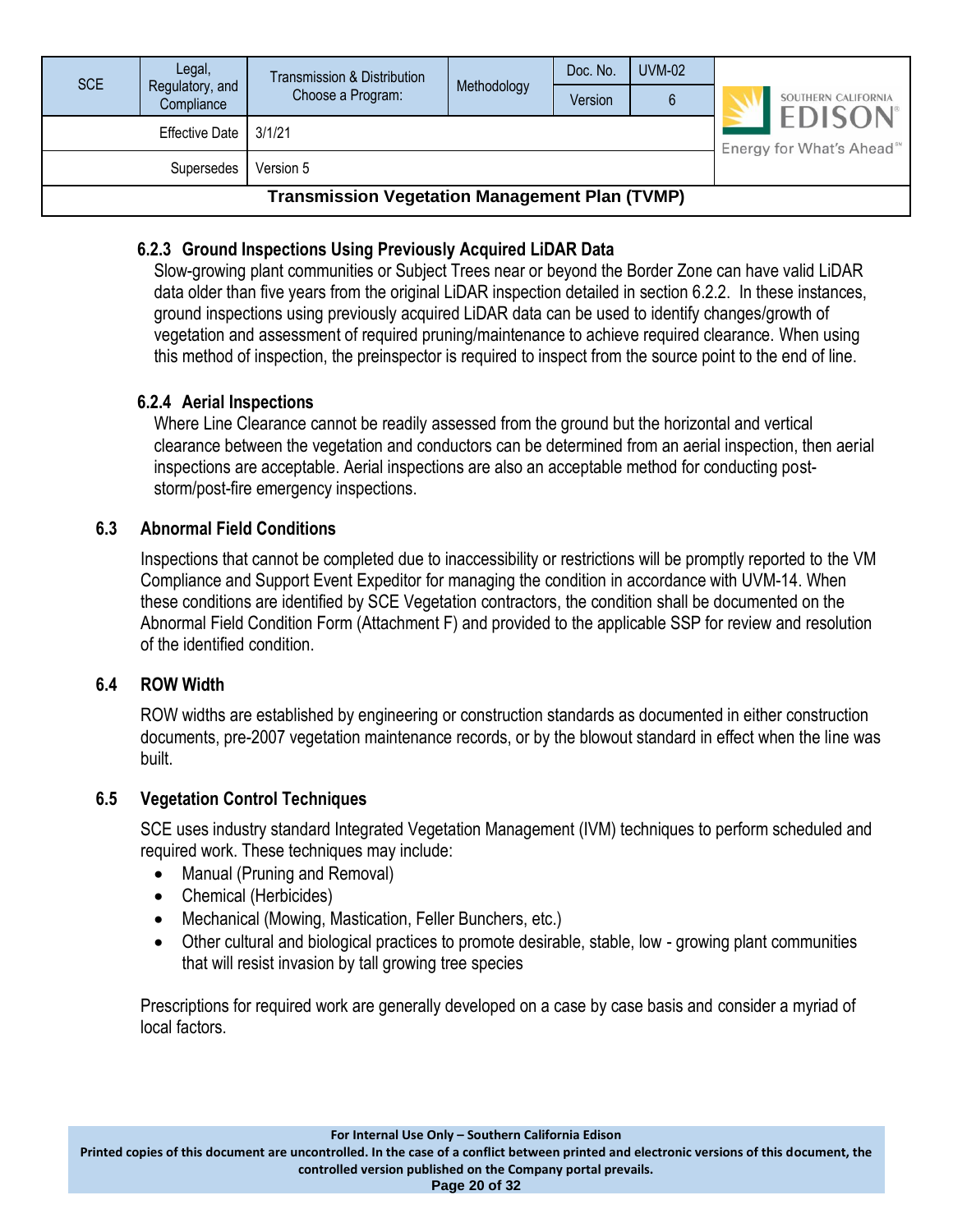| <b>SCE</b>                                            | Legal,                        | Transmission & Distribution |             | Doc. No. | <b>UVM-02</b> |                                                       |                     |
|-------------------------------------------------------|-------------------------------|-----------------------------|-------------|----------|---------------|-------------------------------------------------------|---------------------|
|                                                       | Regulatory, and<br>Compliance | Choose a Program:           | Methodology | Version  | 6             |                                                       | SOUTHERN CALIFORNIA |
| <b>Effective Date</b><br>3/1/21                       |                               |                             |             |          |               | <b>EDISON</b><br>Energy for What's Ahead <sup>®</sup> |                     |
| Version 5<br>Supersedes                               |                               |                             |             |          |               |                                                       |                     |
| <b>Transmission Vegetation Management Plan (TVMP)</b> |                               |                             |             |          |               |                                                       |                     |

#### <span id="page-20-0"></span>**6.6 Post Work Verification**

VM SSPs perform a Post Work Verification after completion of contractor(s) work. The VM SSP reviews occur after the clearing work is completed. Review samples are selected in accordance with UVM-07, Post Work Verification and UVM Program Oversight.

#### <span id="page-20-2"></span><span id="page-20-1"></span>**6.7 Personnel Qualifications and Training**

#### **6.7.1 Utility Vegetation Management Personnel**

The VM SSPs responsible for performing Post Work Verifications shall be qualified in accordance with Procedure UVM-11, "Qualification of UVM Senior Specialists." SSPs shall be Certified Arborists with the International Society of Arboriculture. SSPs are also trained to utilize transmission circuit maps; understand transmission and substation operations; recognize restricted areas; and are trained to understand all laws, regulations, and standards applicable to their work.

#### <span id="page-20-3"></span>**6.7.2 UVM Contractors**

Contract personnel receive the majority of their training through their respective employers. This ongoing training is supplemented by SCE

Training provided by SCE to contract personnel includes, but is not limited to, the following:

- Regulatory Compliance Requirements (state and federal)
	- o NERC Reliability Standard FAC-003, General Order 95, Public Resource Codes
- Imminent threat procedures (UVM-08, Vegetation Threat Procedure)
- Managing Refusal Events (UVM-14, Manage Refusal Events)
- Reporting inaccessible areas
- Environmentally sensitive habitat areas
- Avian restrictions
- SCE operations and contractual requirements

#### <span id="page-20-5"></span><span id="page-20-4"></span>**7. Outages**

#### **7.1 Outage Investigations**

Sustained Outages are investigated by a qualified Transmission department employee and/or a qualified VM employee to determine the cause. This investigation is performed using a Tree Caused Circuit Interruption (TCCI) Investigations Log.

#### <span id="page-20-6"></span>**7.1.1 Periodic Data Submittals**

SCE will report vegetation related transmission outages to the Regional Entity pursuant to current Regional Entity's requirements under NERC Reliability Standard FAC-003-4. Outages will be reported using the following categories:

**Printed copies of this document are uncontrolled. In the case of a conflict between printed and electronic versions of this document, the controlled version published on the Company portal prevails.**

**Page 21 of 32**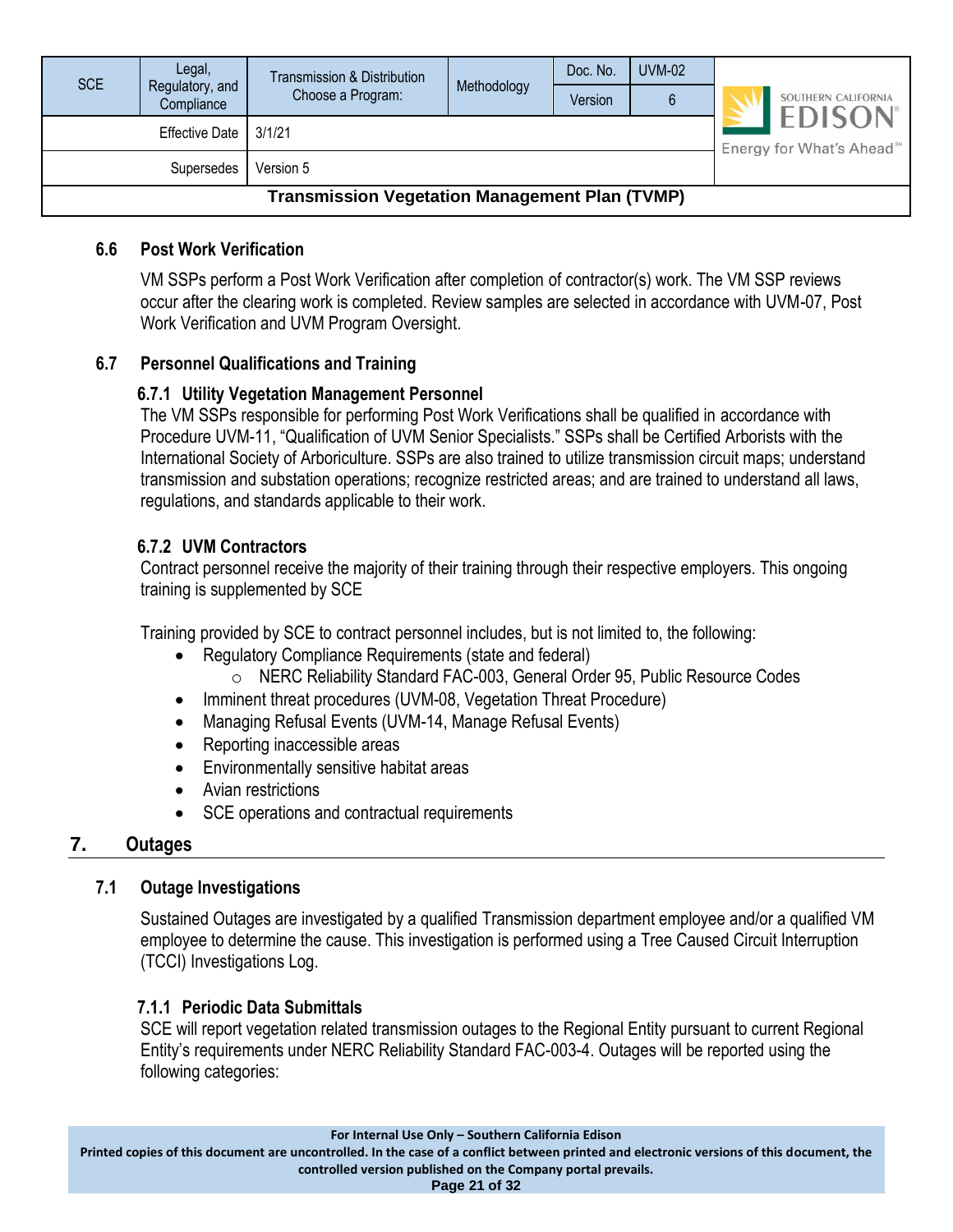| <b>SCE</b>                                            | Legal,<br>Regulatory, and<br>Compliance | Transmission & Distribution<br>Choose a Program: | Methodology | Doc. No.<br>Version | <b>UVM-02</b><br>6 | SOUTHERN CALIFORNIA                                     |
|-------------------------------------------------------|-----------------------------------------|--------------------------------------------------|-------------|---------------------|--------------------|---------------------------------------------------------|
| 3/1/21<br><b>Effective Date</b>                       |                                         |                                                  |             |                     |                    | <b>EDISON</b><br>Energy for What's Ahead <sup>500</sup> |
| Version 5<br>Supersedes                               |                                         |                                                  |             |                     |                    |                                                         |
| <b>Transmission Vegetation Management Plan (TVMP)</b> |                                         |                                                  |             |                     |                    |                                                         |

- 1. Category 1A Grow-ins: Sustained Outages caused by vegetation growing into applicable lines, that are identified as an element of an IROL or Major WECC Transfer Path, by vegetation inside and/or outside of the ROW
- 2. Category 1B Grow-ins: Sustained Outages caused by vegetation growing into applicable lines, but are not identified as an element of an IROL or Major WECC Transfer Path, by vegetation inside and/or outside of the ROW
- 3. Category 2A Fall-ins: Sustained Outages caused by vegetation falling into applicable lines that are identified as an element of an IROL or Major WECC Transfer Path, from within the ROW
- 4. Category 2B Fall-ins: Sustained Outages caused by vegetation falling into applicable lines, but are not identified as an element of an IROL or Major WECC Transfer Path, from within the ROW
- 5. Category 3 Fall-ins: Sustained Outages caused by vegetation falling into applicable lines from outside the ROW
- 6. Category 4A Blowing together: Sustained Outages caused by vegetation and applicable lines that are identified as an element of an IROL or Major WECC Transfer Path, blowing together from within the ROW
- 7. Category 4B Blowing together: Sustained Outages caused by vegetation and applicable lines, but are not identified as an element of an IROL or Major WECC Transfer Path, blowing together from within the ROW

#### <span id="page-21-0"></span>**8. Evidence**

SCE shall retain data or evidence to show compliance with NERC Reliability Standard FAC-003-4, Requirements R1, R2, R3, R5, R6 and R7 for three calendar years unless directed by its Compliance Enforcement Authority to retain specific evidence for a longer period of time as part of an investigation.

SCE shall retain data or evidence to show compliance with NERC Reliability Standard FAC-003-4, Requirement R4 for the most recent 12 months of operator logs or the most recent 3 months of voice recordings or transcripts of voice recordings, unless directed by its Compliance Enforcement Authority to retain specific evidence for a longer period of time as part of an investigation.

### <span id="page-21-1"></span>**9. Approvals**

| <b>Program Manager</b>             | <b>Signature</b>                            | <b>Date</b> |
|------------------------------------|---------------------------------------------|-------------|
| Melanie Jocelyn, Principal Manager | <b>Melanie Jocelyn</b> / Approved by E-mail | 2/26/21     |

**Page 22 of 32**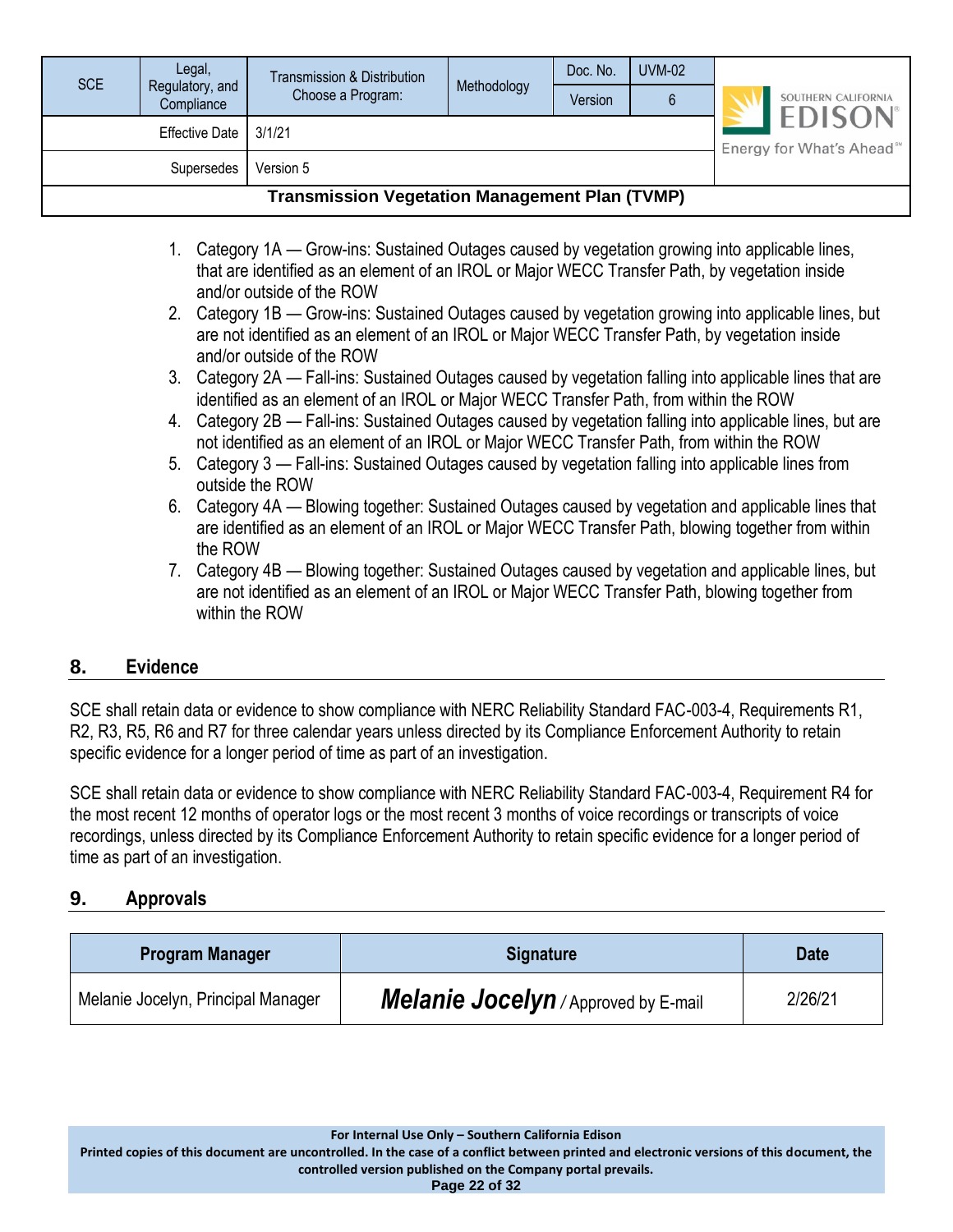| <b>SCE</b>                                            | Legal,<br>Regulatory, and<br>Compliance | Transmission & Distribution<br>Choose a Program: | Methodology | Doc. No.<br>Version | <b>UVM-02</b><br>6 | SOUTHERN CALIFORNIA                    |
|-------------------------------------------------------|-----------------------------------------|--------------------------------------------------|-------------|---------------------|--------------------|----------------------------------------|
|                                                       |                                         |                                                  |             |                     |                    | <b>EDISON</b>                          |
|                                                       | Effective Date                          | 3/1/21                                           |             |                     |                    | Energy for What's Ahead <sup>500</sup> |
| Version 5<br>Supersedes                               |                                         |                                                  |             |                     |                    |                                        |
| <b>Transmission Vegetation Management Plan (TVMP)</b> |                                         |                                                  |             |                     |                    |                                        |

## <span id="page-22-0"></span>**10. Revision History**

| <b>Revision Number</b> | <b>Date</b>                                                                    | <b>Description of the Revision</b>                                                                                                         | <b>By</b>             | <b>Next Review</b><br><b>Date</b> |
|------------------------|--------------------------------------------------------------------------------|--------------------------------------------------------------------------------------------------------------------------------------------|-----------------------|-----------------------------------|
| 1                      | 7/1/18                                                                         | Re-write to include the following<br>enhancements:<br>Clearing distances calculated based<br>on additional factors such as sag<br>and sway | <b>UVM Build Team</b> | 2019                              |
| $\overline{2}$         | Updated to include all Vegetation<br>9/27/18<br>Regulations - not just FAC-003 |                                                                                                                                            | <b>UVM Build Team</b> | 2019                              |
| 3                      | 2/1/19                                                                         | Updated clearance distances in all<br>tables                                                                                               | <b>Bill Kotteakos</b> | 2019                              |
| 4                      | 5/17/19                                                                        | <b>General Document Refresh</b><br>Deleted "ROW Width Table" from<br>document and added to VM<br>SharePoint site                           | <b>Bill Kotteakos</b> | 5/17/20                           |
| 5                      | 8/9/19                                                                         | Revised GRCD clearances and<br>footnotes. Provided additional<br>clarification for inspection methods                                      | <b>Bill Kotteakos</b> | 8/9/20                            |
| 6                      | 3/1/21                                                                         | Removed "For Internal Use"<br><b>Procedure Designation</b>                                                                                 | <b>Bill Kotteakos</b> | 3/1/22                            |

**For Internal Use Only – Southern California Edison**

**Printed copies of this document are uncontrolled. In the case of a conflict between printed and electronic versions of this document, the controlled version published on the Company portal prevails.**

**Page 23 of 32**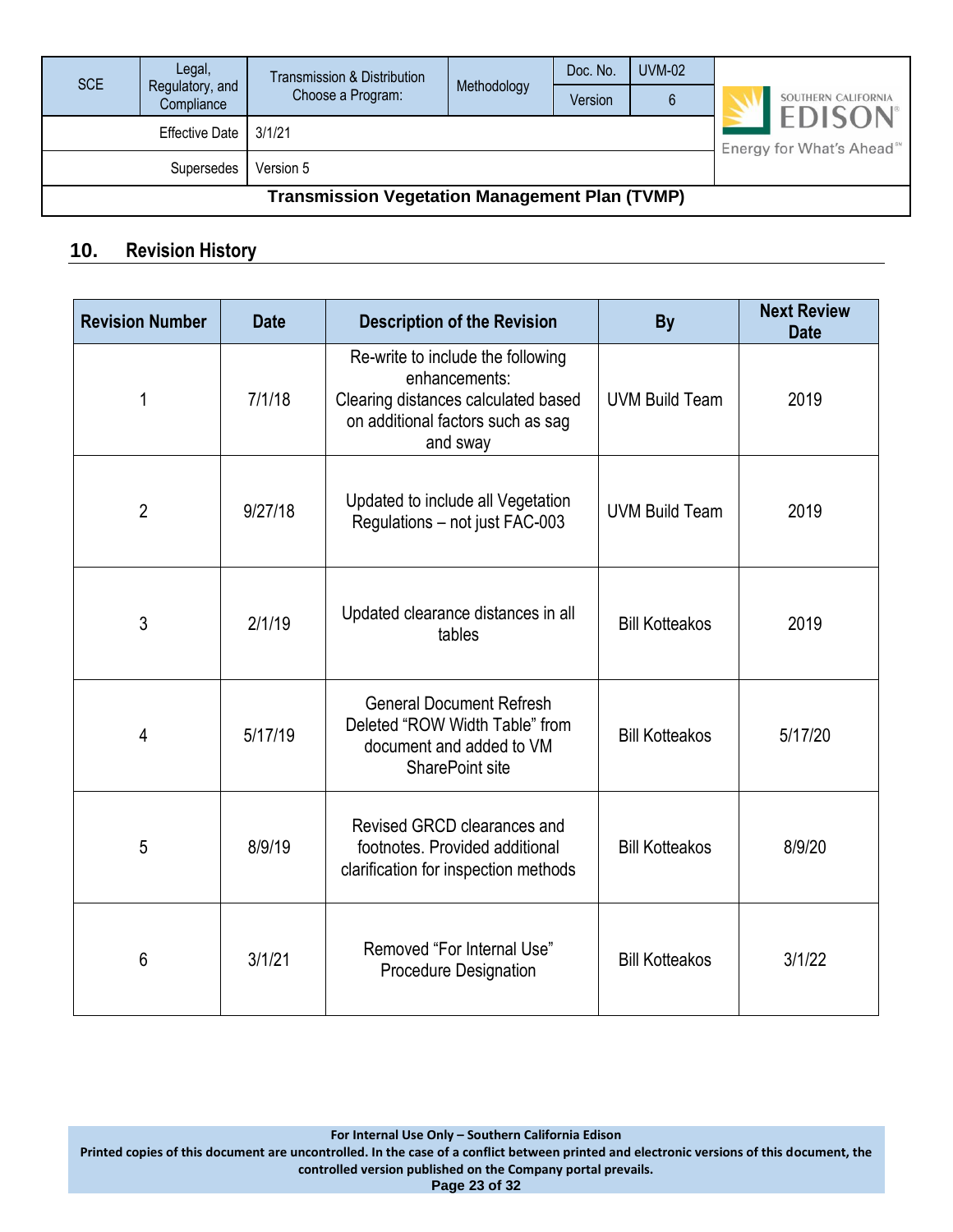| <b>SCE</b>                                            | Legal,<br>Regulatory, and | <b>Transmission &amp; Distribution</b> | Methodology | Doc. No. | <b>UVM-02</b> |                                       |                                      |
|-------------------------------------------------------|---------------------------|----------------------------------------|-------------|----------|---------------|---------------------------------------|--------------------------------------|
|                                                       | Compliance                | Choose a Program:                      |             | Version  |               |                                       | SOUTHERN CALIFORNIA<br><b>EDISON</b> |
| <b>Effective Date</b><br>3/1/21                       |                           |                                        |             |          |               | Energy for What's Ahead <sup>5M</sup> |                                      |
| Version 5<br>Supersedes                               |                           |                                        |             |          |               |                                       |                                      |
| <b>Transmission Vegetation Management Plan (TVMP)</b> |                           |                                        |             |          |               |                                       |                                      |

#### <span id="page-23-0"></span>**11. References**

#### **External References**

- ANSI A300: Standards that apply to professionals who provide or supervise the management of trees or woody landscape plants
- ANSI A300 (Part 1): Identifies written pruning performance standards for tree care
- ANSI A300 (Part 7): Integrated approach to management of vegetation on utility right-of-way
- ANSI A300 (Part 9): Provides guidelines for the practice of tree risk assessment and standards for writing specifications
- ANSI Z 133.1: Applies to employers engaged in the business of pruning, maintaining, or removing vegetation and brush chipping
- NERC Glossary of Terms
- NERC Reliability Standard FAC-003-4 NERC Glossary of Terms [https://www.nerc.com/pa/Stand/Glossary%20of%20Terms/Glossary\\_of\\_Terms.pdf](https://www.nerc.com/pa/Stand/Glossary%20of%20Terms/Glossary_of_Terms.pdf)

#### **Internal References**

- ECSS-02, E&C Shared Services Glossary of Terms
- UVM-06, LiDAR Reference Guide
- UVM-07, Post Work Verification and UVM Program Oversight
- UVM-08, Managing Vegetation Threats
- UVM-11, Qualification of UVM Senior Specialists
- UVM-12, Employee and Contractor Training
- UVM-14, Manage Refusal Events

#### <span id="page-23-1"></span>**12. Attachments**

Attachment A: WECC Transfer Paths and IROLs Under 200kV

Attachment B: UVM Inspection Report / Grid Cover Sheet

Attachment C: UVM Post Work Verification Report

Attachment D: Tree Species in SCE Service Territory

Attachment E: NERC Reliability Standard FAC-003 - Table 2, Minimum Vegetation Clearance Distances

Attachment F: UVM Abnormal Field Conditions

Attachment G: UVM Outage Investigation Report

**For Internal Use Only – Southern California Edison**

**Printed copies of this document are uncontrolled. In the case of a conflict between printed and electronic versions of this document, the controlled version published on the Company portal prevails.**

**Page 24 of 32**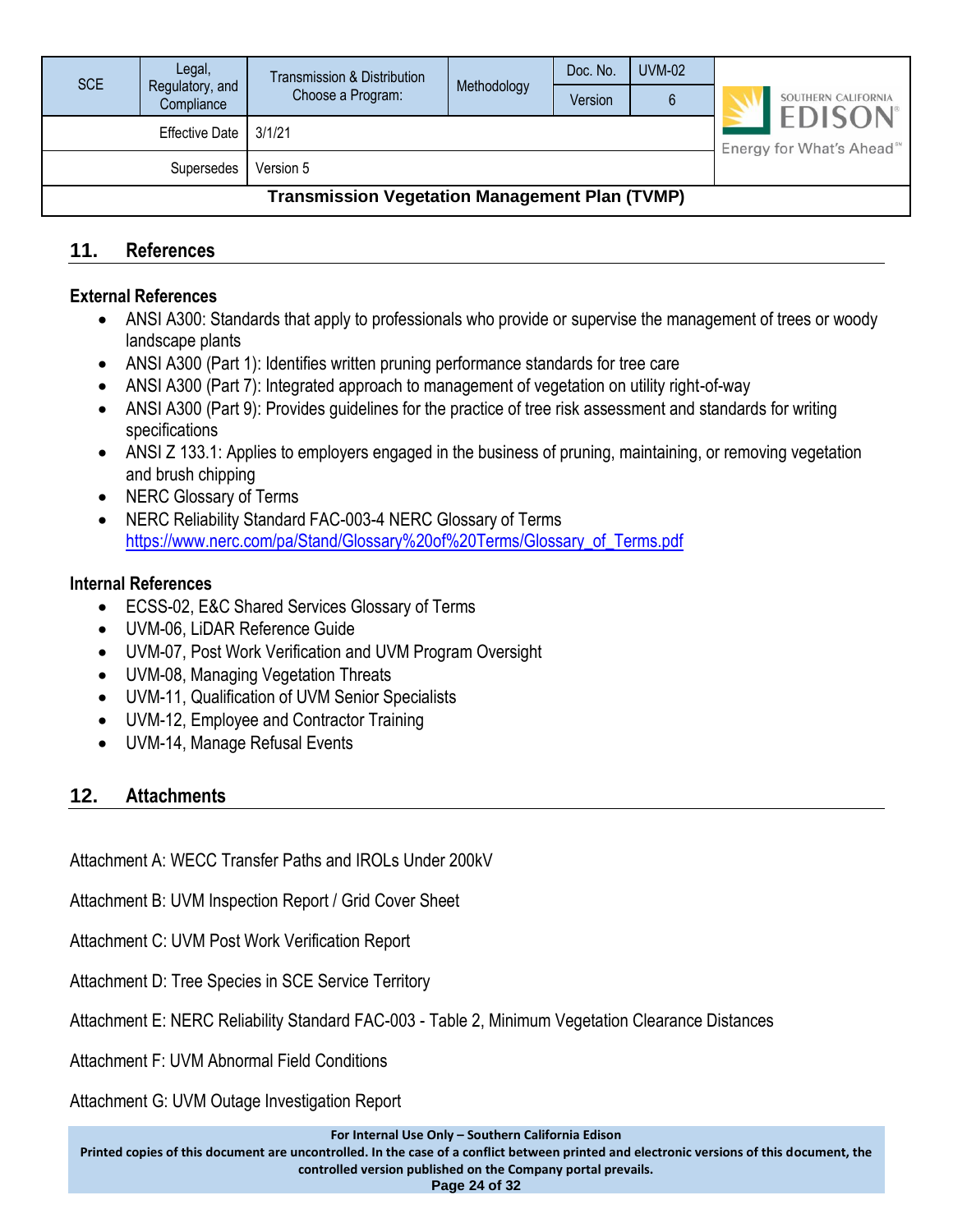| <b>SCE</b>                                            | Legal,<br>Regulatory, and<br>Compliance | Transmission & Distribution<br>Choose a Program: | Methodology | Doc. No.<br>Version | <b>UVM-02</b> | SOUTHERN CALIFORNIA                                                 |
|-------------------------------------------------------|-----------------------------------------|--------------------------------------------------|-------------|---------------------|---------------|---------------------------------------------------------------------|
|                                                       | Effective Date                          | 3/1/21                                           |             |                     |               | <b>EDISON</b> <sup>®</sup><br>Energy for What's Ahead <sup>5M</sup> |
| Version 5<br><b>Supersedes</b>                        |                                         |                                                  |             |                     |               |                                                                     |
| <b>Transmission Vegetation Management Plan (TVMP)</b> |                                         |                                                  |             |                     |               |                                                                     |

#### <span id="page-24-0"></span>**13. Distribution and Data Retention**

The official his version of the document shall be stored on the Maintenance and Inspection server (\\sce\workgroup\TDBU20\ts compliance) while in effect and for at least seven (7) years thereafter.

#### **Distribution List:**

- UVM Program Owner
- UVM Department Managers
- OU Touchpoints

#### <span id="page-24-1"></span>**14. Key Contacts**

UVM Senior Manager, Operations: Jeff Copeland, (310) 995-6178

UVM Senior Manager, Compliance & Support: Bill Kotteakos, (949) 379-9470

**Page 25 of 32**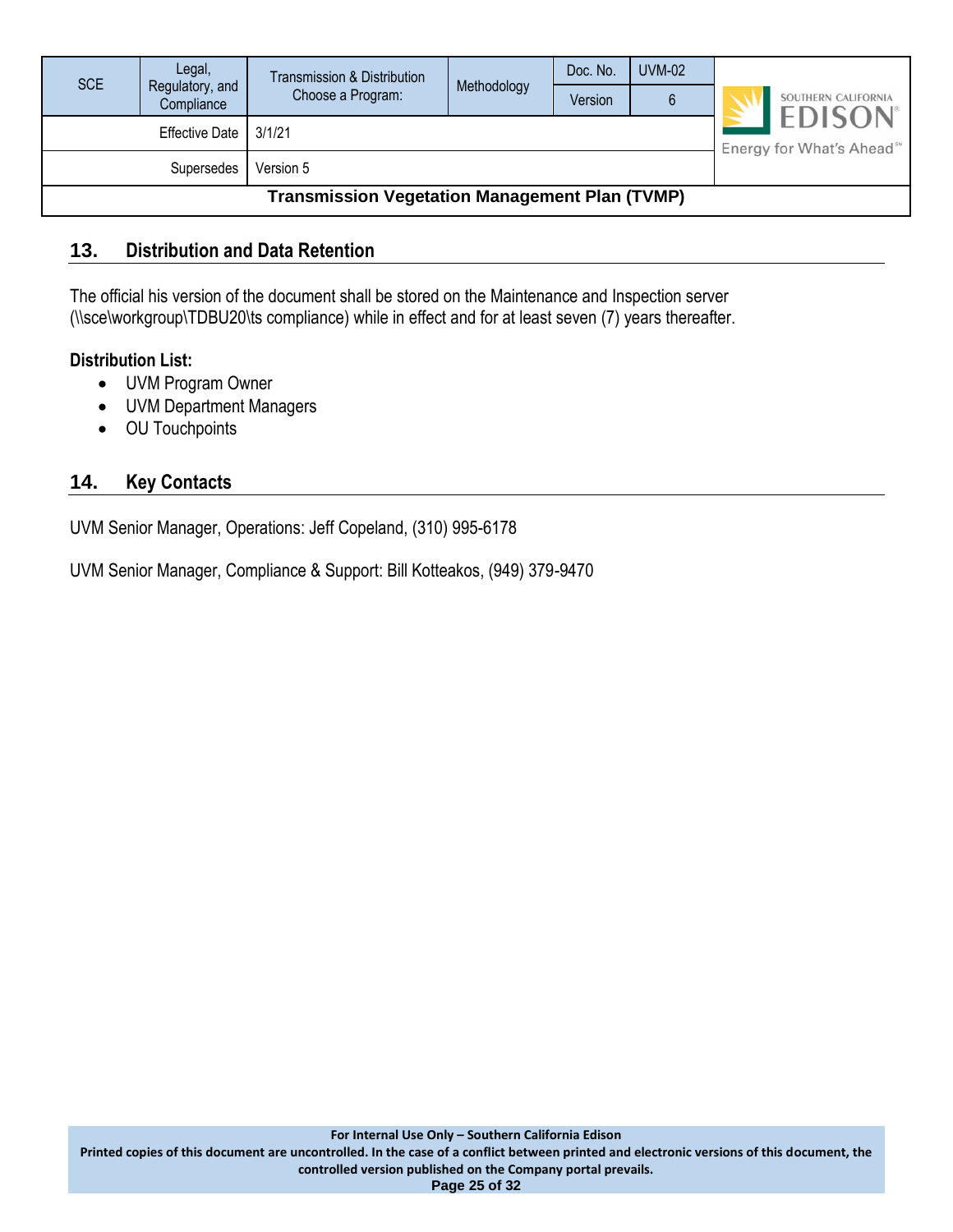| <b>SCE</b>                                            | Legal,<br>Regulatory, and | Transmission & Distribution<br>Choose a Program: | Methodology | Doc. No. | <b>UVM-02</b> | SOUTHERN CALIFORNIA                                     |
|-------------------------------------------------------|---------------------------|--------------------------------------------------|-------------|----------|---------------|---------------------------------------------------------|
|                                                       | Compliance                |                                                  |             | Version  |               |                                                         |
| 3/1/21<br><b>Effective Date</b>                       |                           |                                                  |             |          |               | <b>EDISON</b><br>Energy for What's Ahead <sup>500</sup> |
|                                                       |                           |                                                  |             |          |               |                                                         |
| <b>Transmission Vegetation Management Plan (TVMP)</b> |                           |                                                  |             |          |               |                                                         |

| <b>District</b> | <b>Line Designation</b>                           | Line<br>Voltage | <b>Other Information as Needed</b> |
|-----------------|---------------------------------------------------|-----------------|------------------------------------|
| 72              | Ivanpah-Baker-Cool Water-Dunn-<br>Siding-MT. Pass | 115kV           |                                    |
| 72              | Kramer-Tortilla                                   | 115kV           |                                    |
| 72              | Cool Water-Segs 2-Tortilla                        | 115kV           |                                    |
| 73              | Kramer-Victor                                     | 115kV           |                                    |
| 79              | Devers - Farrell - Windland                       | 115kV           |                                    |
| 79              | Mirage-Santa Rosa-Tamarisk                        | 115kV           |                                    |
| 85              | Control-Silver Peak "A" From PS<br>595 to Control | 55kV            |                                    |
| 85              | Control-Silver Peak "C" From PS<br>594to Control  | 55kV            |                                    |
| 85              | Control-Haiwee-Inyokern                           | 115kV           |                                    |
| 87              | Eagle Mountain-Blythe                             | 161kV           |                                    |

#### **Attachment A WECC Transfer Paths and IROLs Under 200kV**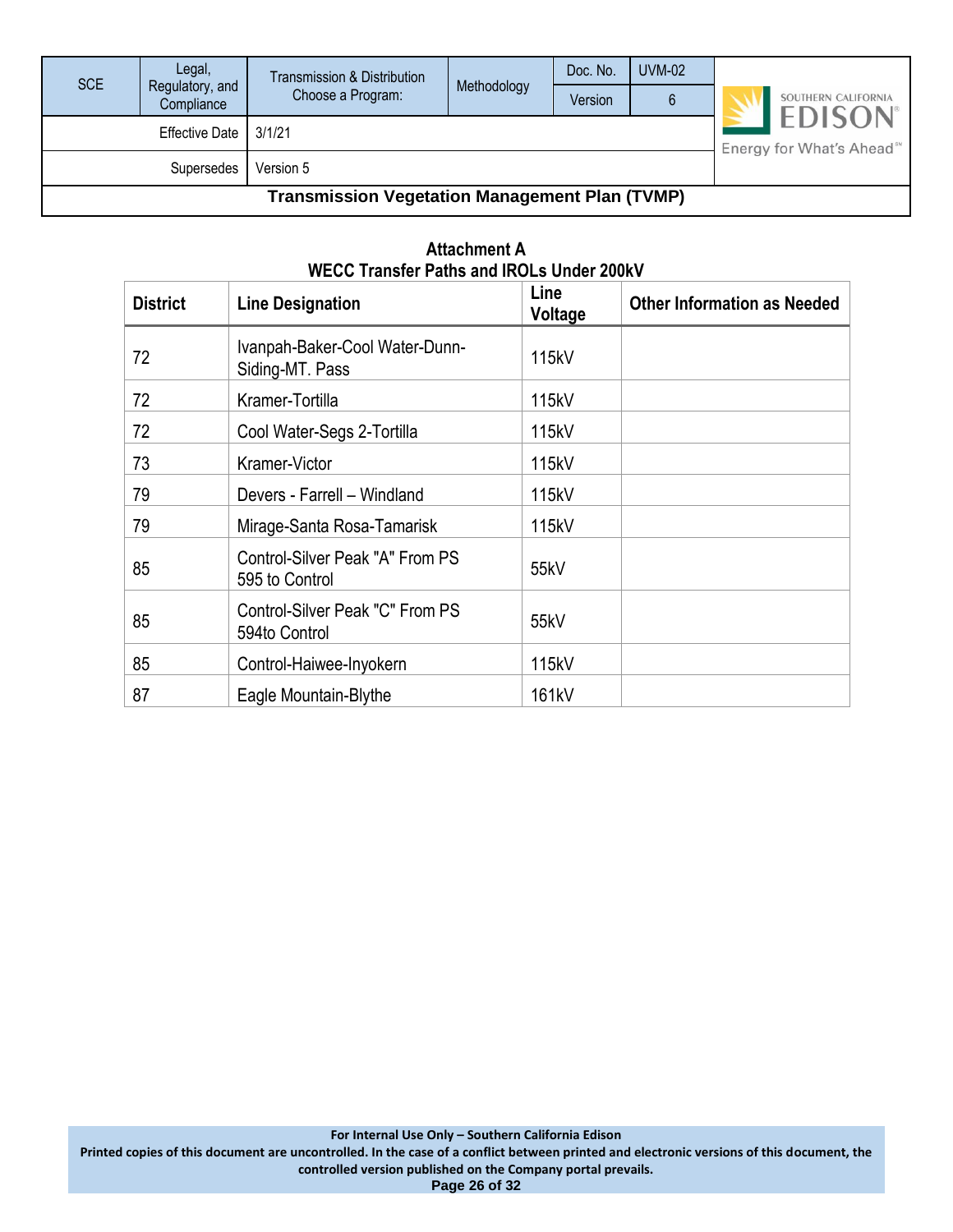| <b>SCE</b>                                            | Legal,<br>Regulatory, and<br>Compliance | Transmission & Distribution<br>Choose a Program: | Methodology | Doc. No.<br>Version | <b>UVM-02</b><br>6 | SOUTHERN CALIFORNIA                                     |
|-------------------------------------------------------|-----------------------------------------|--------------------------------------------------|-------------|---------------------|--------------------|---------------------------------------------------------|
| 3/1/21<br><b>Effective Date</b>                       |                                         |                                                  |             |                     |                    | <b>EDISON</b><br>Energy for What's Ahead <sup>500</sup> |
| Version 5<br><b>Supersedes</b>                        |                                         |                                                  |             |                     |                    |                                                         |
| <b>Transmission Vegetation Management Plan (TVMP)</b> |                                         |                                                  |             |                     |                    |                                                         |

#### **Attachment B UVM Inspection Report / Grid Cover Sheet**

#### Circle one: DISTRIBUTION or TRANSMISSION

| Zone:                                        | District:                                                             |        | Grid:                                   | ISO: |  |
|----------------------------------------------|-----------------------------------------------------------------------|--------|-----------------------------------------|------|--|
| <b>Pre-Inspection</b>                        | <b>Tree Contractor</b>                                                |        | <b>SCE Senior Specialist</b>            |      |  |
| 2018 Inventory                               | 2018 Performed Trims                                                  |        | % GRCD Trims Achieved                   |      |  |
| 2018 Prescribed Trims                        | 2019 Performed Trims                                                  |        | % Approved Exceptions                   |      |  |
| 2019 Inventory                               | 2019 Performed Removals                                               |        | % Unapproved Exceptions                 |      |  |
| <b>2019 Prescribed Trims</b>                 | <b>Total Hours Invoiced</b>                                           |        | <b>Trim Refusals Pending</b>            |      |  |
| <b>2019 Prescribed Removals</b>              | <b>Approved Exceptions</b>                                            |        | <b>Removal Refusals Pending</b>         |      |  |
| 2019 Removals Approved                       | <b>Unapproved Exceptions</b>                                          |        | P1 Not Permanently Res.                 |      |  |
| <b>Total Hours Invoiced</b>                  | Priority 1 Permanently Res.                                           |        | <b>SCE Field Review</b>                 |      |  |
| <b>Approved Exceptions</b>                   | <b>Additional Compliance</b>                                          |        |                                         |      |  |
| <b>Unapproved Exceptions</b>                 | <b>Add Locations</b>                                                  |        |                                         |      |  |
| Priority 1                                   | <b>Abnormal Field Conditions</b>                                      |        |                                         |      |  |
| <b>Additional Compliance</b>                 |                                                                       |        |                                         |      |  |
| <b>Notification Consultant</b>               |                                                                       |        |                                         |      |  |
| <b>Company Name:</b>                         |                                                                       | Notes: |                                         |      |  |
| Pre-Inspector:                               |                                                                       |        |                                         |      |  |
| <b>Start Date:</b>                           |                                                                       |        |                                         |      |  |
| <b>Completion Date:</b>                      |                                                                       |        |                                         |      |  |
|                                              | I certify the work I performed within this grid to be accurate and in |        |                                         |      |  |
|                                              | accordance with the applicable Statement of Work"                     |        |                                         |      |  |
| <b>Print/Signature:</b>                      |                                                                       |        |                                         |      |  |
|                                              |                                                                       |        |                                         |      |  |
|                                              |                                                                       |        |                                         |      |  |
|                                              |                                                                       |        |                                         |      |  |
| <b>Company Name:</b>                         |                                                                       | Notes: |                                         |      |  |
| <b>VM Contractor GF:</b>                     |                                                                       |        |                                         |      |  |
| <b>Start Date:</b>                           |                                                                       |        |                                         |      |  |
| <b>Completion Date:</b>                      |                                                                       |        |                                         |      |  |
|                                              | I certify the work I performed within this grid to be accurate and in |        |                                         |      |  |
|                                              | accordance with the applicable Statement of Work"                     |        |                                         |      |  |
| <b>Print/Signature:</b>                      |                                                                       |        |                                         |      |  |
|                                              |                                                                       |        |                                         |      |  |
|                                              |                                                                       |        |                                         |      |  |
|                                              |                                                                       |        |                                         |      |  |
| <b>SCE Senior Specialist PI Review Date:</b> |                                                                       |        |                                         |      |  |
| <b>SCE Senior Specialist TC Review Date:</b> |                                                                       |        |                                         |      |  |
|                                              |                                                                       |        |                                         |      |  |
| Senior Specialist Print/Signature (PI):      |                                                                       |        | Senior Specialist Print/Signature (TC): |      |  |
|                                              |                                                                       |        |                                         |      |  |
|                                              |                                                                       |        |                                         |      |  |
| Date Received by SCE:                        |                                                                       |        |                                         |      |  |
| Date Updated in Database:                    |                                                                       |        |                                         |      |  |
|                                              |                                                                       |        |                                         |      |  |

#### **EXAMPLE**

**For Internal Use Only – Southern California Edison**

**Printed copies of this document are uncontrolled. In the case of a conflict between printed and electronic versions of this document, the controlled version published on the Company portal prevails.**

**Page 27 of 32**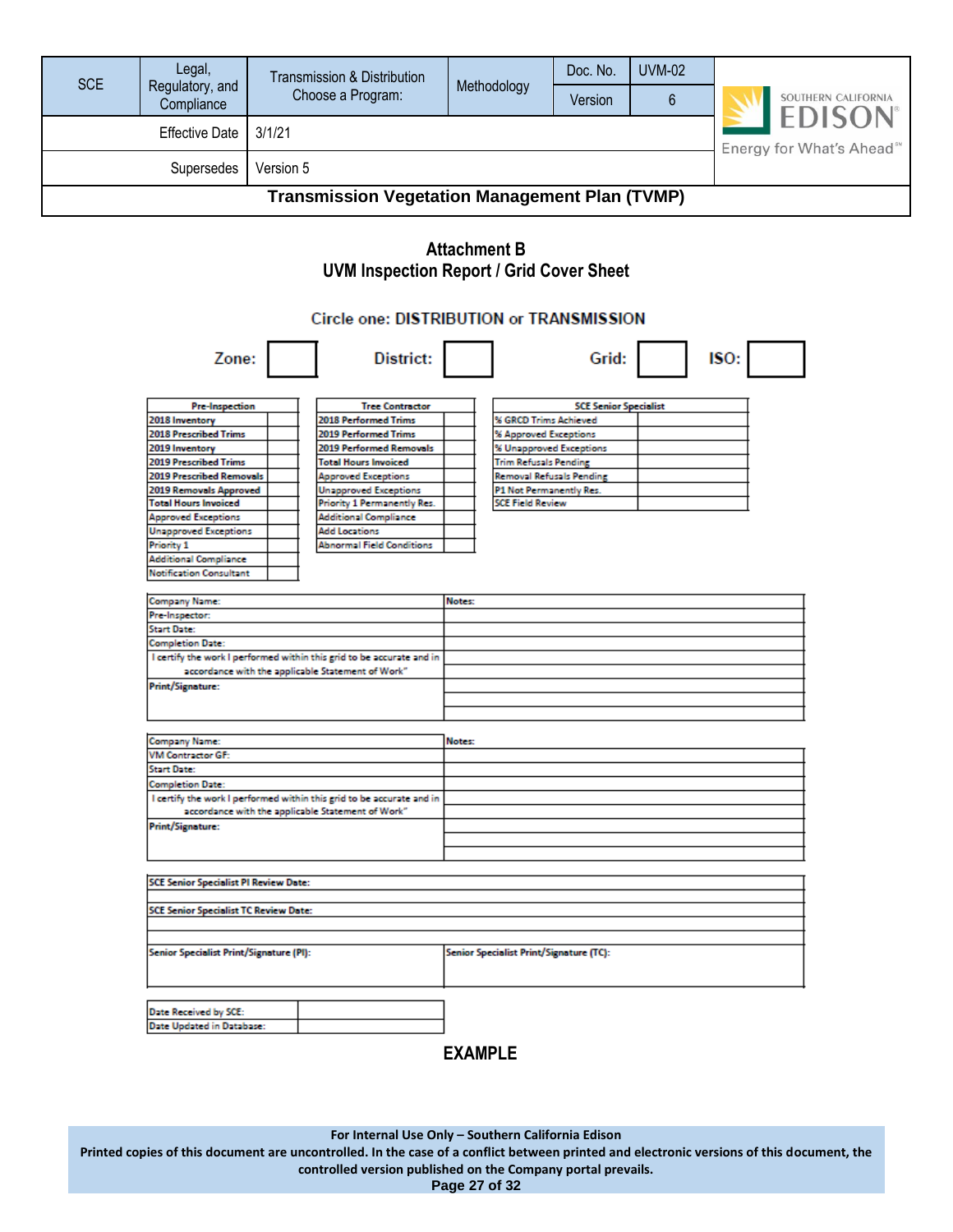| <b>SCE</b>                                            | Legal,                        | Transmission & Distribution |             | Doc. No. | <b>UVM-02</b> |                                                        |
|-------------------------------------------------------|-------------------------------|-----------------------------|-------------|----------|---------------|--------------------------------------------------------|
|                                                       | Regulatory, and<br>Compliance | Choose a Program:           | Methodology | Version  | 6             | SOUTHERN CALIFORNIA                                    |
| Effective Date   3/1/21                               |                               |                             |             |          |               | <b>EDISON</b><br>Energy for What's Ahead <sup>®™</sup> |
| Version 5<br>Supersedes                               |                               |                             |             |          |               |                                                        |
| <b>Transmission Vegetation Management Plan (TVMP)</b> |                               |                             |             |          |               |                                                        |

#### **Attachment C UVM Post Work Verification Report**

|                                                                                                                                                                                                                                             | Up-Front Review<br><b>Cycle Buster Review</b>                                                                                                     | $\mathbf{x}$                                                   |                                        |                                                             | 2018 Quality Assurance Audit Report                                                                                  |                                          |                                                                                                                         | Distribution<br>Transmission<br>$\mathbf{x}$<br><b>ISO</b><br>x                                                                  |
|---------------------------------------------------------------------------------------------------------------------------------------------------------------------------------------------------------------------------------------------|---------------------------------------------------------------------------------------------------------------------------------------------------|----------------------------------------------------------------|----------------------------------------|-------------------------------------------------------------|----------------------------------------------------------------------------------------------------------------------|------------------------------------------|-------------------------------------------------------------------------------------------------------------------------|----------------------------------------------------------------------------------------------------------------------------------|
| District #                                                                                                                                                                                                                                  | Grid #                                                                                                                                            | <b>Total Distribution</b><br>(Compliance Areas)<br>(All Pages) | <b>Non-Conformance</b>                 | Transmission<br>Non-<br>Conformance<br>(SCE<br>Requirement) | <b>Recommended</b><br><b>Trims (Outside</b><br>Conformance<br>Zone)<br>(All Pages)                                   |                                          | Non-Reimbursable Trims (Trees<br>under One Cycle<br><b>Old/Specification Re-Trim)</b><br><b>C=At Contractor Expense</b> | Reimbursable Trims (New<br><b>Trees/Trees Over One Cycle/</b><br><b>T&amp;E Trims/Removals) E=SCE</b><br><b>Approved Payment</b> |
|                                                                                                                                                                                                                                             |                                                                                                                                                   | 0                                                              | 0                                      | 0                                                           | 0                                                                                                                    | -<br>TOTAL Account<br>Findingr (All Page | 0                                                                                                                       | 0                                                                                                                                |
| Line # / Tree<br>ID                                                                                                                                                                                                                         | <b>Tree Species</b>                                                                                                                               | $18  H_{\text{max}}$<br>Conferment                             | $48 - $ $H_{\text{max}}$<br>Conferment | 12", 15", or 25"<br>Non-                                    | <b>SCE</b>                                                                                                           | <b>Accounting</b>                        | <b>Review Findings</b>                                                                                                  | <b>Re-Trim Data</b>                                                                                                              |
| Reviewed                                                                                                                                                                                                                                    |                                                                                                                                                   |                                                                |                                        | Conformance                                                 | <b>Required Trims</b>                                                                                                | C/E                                      | (SCE Comments)                                                                                                          | (Contractor Comments)                                                                                                            |
| Address                                                                                                                                                                                                                                     |                                                                                                                                                   |                                                                |                                        |                                                             |                                                                                                                      | Tree<br>Prescription                     |                                                                                                                         | No encroachments were identified within the MVCD at the time<br>of inspection                                                    |
|                                                                                                                                                                                                                                             |                                                                                                                                                   |                                                                |                                        |                                                             |                                                                                                                      |                                          |                                                                                                                         |                                                                                                                                  |
| <b>Address</b>                                                                                                                                                                                                                              |                                                                                                                                                   |                                                                |                                        |                                                             |                                                                                                                      | Tree<br>Prescription                     |                                                                                                                         | "All emergency trim locations were completed                                                                                     |
| <b>Address</b>                                                                                                                                                                                                                              |                                                                                                                                                   |                                                                |                                        |                                                             |                                                                                                                      | Tree                                     |                                                                                                                         | "Additional work required in 2018 to achieve greater clearances.                                                                 |
|                                                                                                                                                                                                                                             |                                                                                                                                                   |                                                                |                                        |                                                             |                                                                                                                      | Prescription                             |                                                                                                                         |                                                                                                                                  |
| <b>Address</b>                                                                                                                                                                                                                              |                                                                                                                                                   |                                                                |                                        |                                                             |                                                                                                                      | Tree<br>Prescription                     |                                                                                                                         |                                                                                                                                  |
|                                                                                                                                                                                                                                             |                                                                                                                                                   |                                                                |                                        |                                                             |                                                                                                                      |                                          |                                                                                                                         |                                                                                                                                  |
| <b>Address</b>                                                                                                                                                                                                                              |                                                                                                                                                   |                                                                |                                        |                                                             |                                                                                                                      | Tree<br>Prescription                     |                                                                                                                         |                                                                                                                                  |
|                                                                                                                                                                                                                                             |                                                                                                                                                   |                                                                |                                        |                                                             |                                                                                                                      |                                          |                                                                                                                         |                                                                                                                                  |
| <b>Address</b>                                                                                                                                                                                                                              |                                                                                                                                                   |                                                                |                                        |                                                             |                                                                                                                      | Tree<br>Prescription                     |                                                                                                                         |                                                                                                                                  |
|                                                                                                                                                                                                                                             |                                                                                                                                                   |                                                                |                                        |                                                             |                                                                                                                      |                                          |                                                                                                                         |                                                                                                                                  |
| <b>Address</b>                                                                                                                                                                                                                              |                                                                                                                                                   |                                                                |                                        |                                                             |                                                                                                                      | Tree<br>Prescription                     |                                                                                                                         |                                                                                                                                  |
|                                                                                                                                                                                                                                             |                                                                                                                                                   |                                                                |                                        |                                                             |                                                                                                                      |                                          |                                                                                                                         |                                                                                                                                  |
| <b>Address</b>                                                                                                                                                                                                                              |                                                                                                                                                   |                                                                |                                        |                                                             |                                                                                                                      | Tree<br>Prescription                     |                                                                                                                         |                                                                                                                                  |
|                                                                                                                                                                                                                                             |                                                                                                                                                   |                                                                |                                        |                                                             |                                                                                                                      |                                          |                                                                                                                         |                                                                                                                                  |
| Address                                                                                                                                                                                                                                     |                                                                                                                                                   |                                                                |                                        |                                                             |                                                                                                                      | Tree<br>Prescription                     |                                                                                                                         |                                                                                                                                  |
|                                                                                                                                                                                                                                             |                                                                                                                                                   |                                                                |                                        |                                                             |                                                                                                                      |                                          |                                                                                                                         |                                                                                                                                  |
| <b>Address</b>                                                                                                                                                                                                                              |                                                                                                                                                   |                                                                |                                        |                                                             |                                                                                                                      | Tree<br>Prescription                     |                                                                                                                         |                                                                                                                                  |
|                                                                                                                                                                                                                                             | TOTAL Review Findings<br>(ThirPage)                                                                                                               | o                                                              | 0                                      | 0                                                           | 0                                                                                                                    | TOTAL Account<br>Findings (This<br>Page) | 0                                                                                                                       | 0                                                                                                                                |
|                                                                                                                                                                                                                                             | Review Pages<br>A                                                                                                                                 |                                                                |                                        |                                                             | Add Pages<br>O                                                                                                       |                                          | <b>SCE Representative</b>                                                                                               | Date of TSP Review                                                                                                               |
|                                                                                                                                                                                                                                             | Date Reliability Forms Sent to GF                                                                                                                 |                                                                |                                        |                                                             | Date Reliability Forms Sent to HFH                                                                                   |                                          |                                                                                                                         | Date Reliability Forms Sent to DRI                                                                                               |
|                                                                                                                                                                                                                                             | n                                                                                                                                                 |                                                                |                                        |                                                             | 0                                                                                                                    |                                          |                                                                                                                         | o                                                                                                                                |
| Date SCE Issued to Contractor<br>ate Contractor Returned to SC<br>Date TSP Sent to Manager<br>12.7.2017<br>12 7 2017<br>A                                                                                                                   |                                                                                                                                                   |                                                                |                                        |                                                             | <b>SCE Manager Review Date</b><br>Date Received at SCE Data Center                                                   |                                          |                                                                                                                         |                                                                                                                                  |
|                                                                                                                                                                                                                                             | Note: Trees estimated to be less than 18 inches at time of review in a CPUC compliance area.                                                      |                                                                |                                        |                                                             |                                                                                                                      |                                          |                                                                                                                         |                                                                                                                                  |
| Note: Trees estimated to be less than 48 inches at time of review in a High Fire designated area.<br>Note: Trees located outside the conformance zone (more than 18 or 48  inches) at time of review.  SCE approval required prior to work. |                                                                                                                                                   |                                                                |                                        |                                                             |                                                                                                                      |                                          |                                                                                                                         |                                                                                                                                  |
|                                                                                                                                                                                                                                             |                                                                                                                                                   |                                                                |                                        |                                                             | Note: For contractor comments, identify date of trim or re-trim and any comments to validate trim/no trim decisions. |                                          |                                                                                                                         |                                                                                                                                  |
| <b>Updated 1/31/2017</b>                                                                                                                                                                                                                    |                                                                                                                                                   |                                                                |                                        |                                                             |                                                                                                                      |                                          |                                                                                                                         |                                                                                                                                  |
|                                                                                                                                                                                                                                             | <b>Additional Comments:</b><br>All trees clear of MVCD, PRC 4293, and GO 95 Rule 35 at time of inspection. Additional tree work required in 2018. |                                                                |                                        |                                                             |                                                                                                                      |                                          |                                                                                                                         |                                                                                                                                  |

#### **EXAMPLE**

**For Internal Use Only – Southern California Edison**

**Printed copies of this document are uncontrolled. In the case of a conflict between printed and electronic versions of this document, the controlled version published on the Company portal prevails.**

**Page 28 of 32**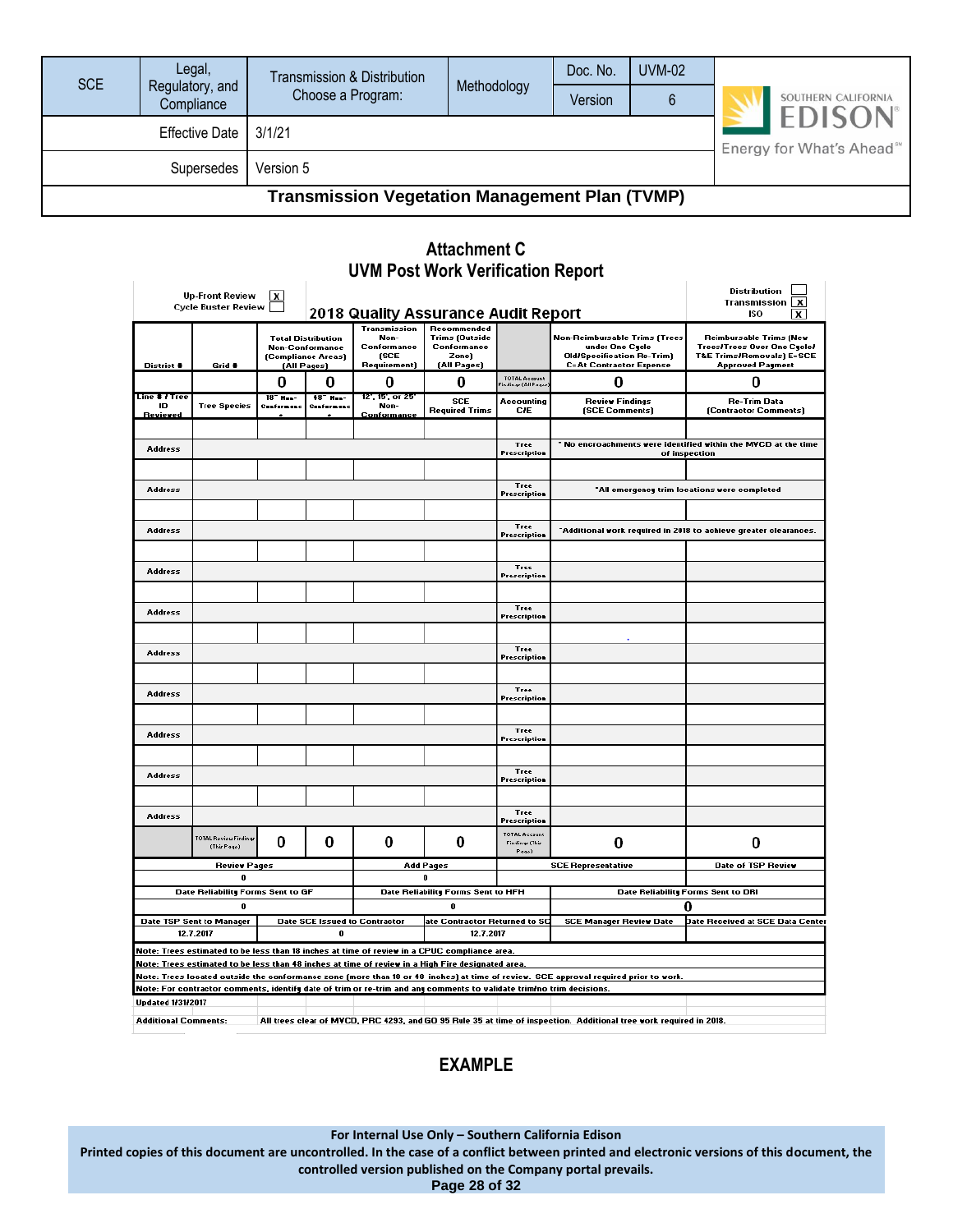| <b>SCE</b>                                            | Legal,<br>Regulatory, and | Transmission & Distribution | Methodology                            | Doc. No. | <b>UVM-02</b> |                                      |  |  |  |
|-------------------------------------------------------|---------------------------|-----------------------------|----------------------------------------|----------|---------------|--------------------------------------|--|--|--|
|                                                       | Compliance                | Choose a Program:           |                                        | Version  |               | SOUTHERN CALIFORNIA<br><b>EDISON</b> |  |  |  |
|                                                       | <b>Effective Date</b>     | 3/1/21                      | Energy for What's Ahead <sup>550</sup> |          |               |                                      |  |  |  |
|                                                       | <b>Supersedes</b>         | Version 5                   |                                        |          |               |                                      |  |  |  |
| <b>Transmission Vegetation Management Plan (TVMP)</b> |                           |                             |                                        |          |               |                                      |  |  |  |

|                         | <b>TIEE OPECIES III OUE OEIVICE TEITIUI V</b> |                     |                    |  |  |  |  |  |  |  |  |
|-------------------------|-----------------------------------------------|---------------------|--------------------|--|--|--|--|--|--|--|--|
| <b>Species Name</b>     | <b>Growth Rate</b>                            | <b>Species Name</b> | <b>Growth Rate</b> |  |  |  |  |  |  |  |  |
| Acacia-Blow             | Medium                                        | Cherry              | Medium             |  |  |  |  |  |  |  |  |
| Ailanthus               | Fast                                          | Chinaberry          | Medium             |  |  |  |  |  |  |  |  |
| Albizzia                | Medium                                        | <b>Citrus</b>       | Slow               |  |  |  |  |  |  |  |  |
| Alder, White            | Medium                                        | Coral               | Medium             |  |  |  |  |  |  |  |  |
| Almond                  | Medium                                        | Cottonwood          | Fast               |  |  |  |  |  |  |  |  |
| Ash                     | Fast                                          | Cow Itch            | Slow               |  |  |  |  |  |  |  |  |
| Aspen                   | Slow                                          | Crape Myrtle        | Slow               |  |  |  |  |  |  |  |  |
| Athel                   | Medium                                        | Cypress             | Slow               |  |  |  |  |  |  |  |  |
| Avocado                 | Medium                                        | Deodara             | Slow               |  |  |  |  |  |  |  |  |
| <b>Bamboo</b>           | Fast                                          | Dogwood             | Slow               |  |  |  |  |  |  |  |  |
| <b>Banana</b>           | Slow                                          | Elder, Box          | Medium             |  |  |  |  |  |  |  |  |
| Bay                     | Slow                                          | Elderberry          | Medium             |  |  |  |  |  |  |  |  |
| <b>Birch</b>            | Slow                                          | Elm                 | Fast               |  |  |  |  |  |  |  |  |
| <b>Bird of Paradise</b> | Medium                                        | Eucalyptus          | Fast               |  |  |  |  |  |  |  |  |
| <b>Bottle</b>           | Slow                                          | Eugenia             | Medium             |  |  |  |  |  |  |  |  |
| <b>Bottlebrush</b>      | Slow                                          | Ficus               | Medium             |  |  |  |  |  |  |  |  |
| <b>Brisbane Box</b>     | Medium                                        | Fig                 | Medium             |  |  |  |  |  |  |  |  |
| <b>Buckeye</b>          | Slow                                          | Fir                 | Slow               |  |  |  |  |  |  |  |  |
| Camphor                 | Medium                                        | Floss, Silk         | Medium             |  |  |  |  |  |  |  |  |
| Carob                   | Medium                                        | Ginkgo              | Slow               |  |  |  |  |  |  |  |  |
| Carrotwood              | Medium                                        | Golden Rain         | Slow               |  |  |  |  |  |  |  |  |
| Casuarina               | Medium                                        | Grevillea           | Fast               |  |  |  |  |  |  |  |  |
| Catalpa                 | Medium                                        | Hackberry           | Medium             |  |  |  |  |  |  |  |  |
| Cedar                   | Slow                                          | Jacaranda           | Fast               |  |  |  |  |  |  |  |  |
| <b>Century Plant</b>    | Slow                                          | Joshua              | Slow               |  |  |  |  |  |  |  |  |

#### **Attachment D Tree Species in SCE Service Territory**

#### **Attachment E**

**For Internal Use Only – Southern California Edison**

**Printed copies of this document are uncontrolled. In the case of a conflict between printed and electronic versions of this document, the controlled version published on the Company portal prevails.**

**Page 29 of 32**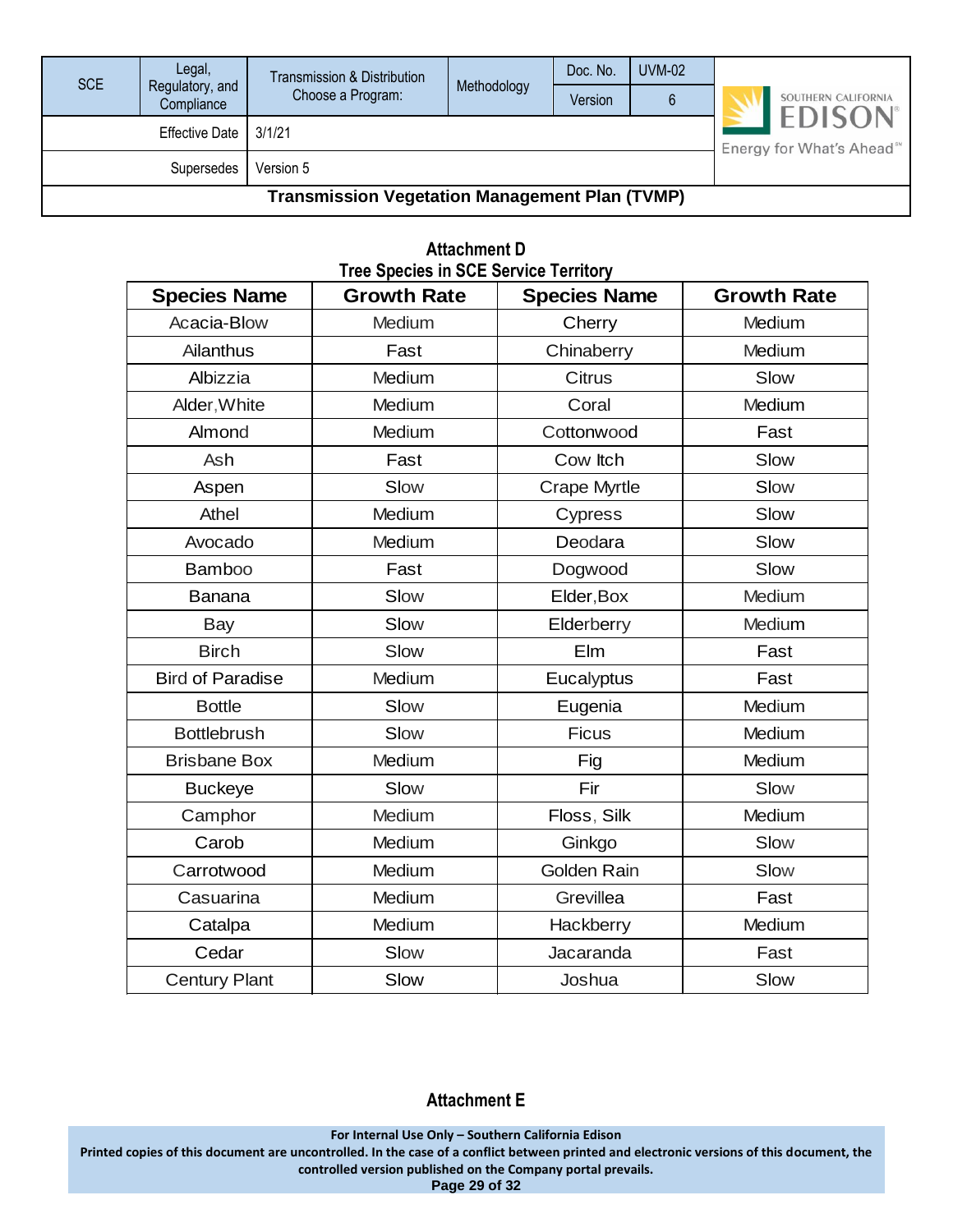| Legal,<br><b>SCE</b><br>Regulatory, and<br>Compliance |                       | Transmission & Distribution<br>Choose a Program: | Methodology                                            | Doc. No.<br>Version | <b>UVM-02</b><br>6 |  | SOUTHERN CALIFORNIA |
|-------------------------------------------------------|-----------------------|--------------------------------------------------|--------------------------------------------------------|---------------------|--------------------|--|---------------------|
|                                                       | <b>Effective Date</b> | 3/1/21                                           | <b>EDISON</b><br>Energy for What's Ahead <sup>5M</sup> |                     |                    |  |                     |
|                                                       | <b>Supersedes</b>     | Version 5                                        |                                                        |                     |                    |  |                     |
| <b>Transmission Vegetation Management Plan (TVMP)</b> |                       |                                                  |                                                        |                     |                    |  |                     |

#### **NERC Reliability Standard FAC-003 - Table 2, Minimum Vegetation Clearance Distances (For Reference Only)**

|                                                                                 |                                         | <b>MVCD</b><br>feet                                | 14000 ft<br>15000 <sup>ft</sup><br>op to<br>Over  | 14.3ft             | $9.1$ ft          | 5.7 <sup>th</sup> | $6.9+$            | 5.4ft             | 3.8 <sup>th</sup> | 3.2 <sub>π</sub>  | 2.7 <sup>th</sup> | 2.2 <sup>th</sup> | 1.6 <sup>th</sup>                                                                                                                                                             |                                                                                                                                 |
|---------------------------------------------------------------------------------|-----------------------------------------|----------------------------------------------------|---------------------------------------------------|--------------------|-------------------|-------------------|-------------------|-------------------|-------------------|-------------------|-------------------|-------------------|-------------------------------------------------------------------------------------------------------------------------------------------------------------------------------|---------------------------------------------------------------------------------------------------------------------------------|
|                                                                                 | <b>MVCD</b><br>feet                     | 13000 ft<br>14000 ft<br>up to<br>Over              | 14.1ft                                            | 8.9ft              | 5.6ft             | 6.8ft             | $5.3+$            | 3.7 <sup>th</sup> | 3.1 <sub>ft</sub> | 2.6 <sup>th</sup> | 2.2 <sup>th</sup> | 1.6 <sup>th</sup> |                                                                                                                                                                               |                                                                                                                                 |
|                                                                                 | MVCD<br>feet                            | $12000$ ft<br>13000 <sup>ft</sup><br>up to<br>Over | 13.9ft                                            | $8.8+$             | 5.5 <sup>†</sup>  | 6.6ft             | 5.2 <sub>ft</sub> | 3.6 <sup>th</sup> | $3.0+$            | 2.5 <sup>th</sup> | 2.1 <sub>th</sub> | 1.5 <sup>th</sup> | * Table 2 – Table of MVCD values at a 1.0 gap factor (in U.S. customary units), which is located in the EPRI report filed with FERC on August 12, 2015. [The 14000-15000 foot |                                                                                                                                 |
|                                                                                 |                                         | <b>MVCD</b><br>feet                                | $11000 \text{ ft}$<br>12000 ft<br>up to<br>Over   | 13.7 <sub>ft</sub> | 8.6ft             | 5.4ft             | 6.5 <sup>th</sup> | $5.1$ ft          | 3.5 <sup>th</sup> | 3.0 <sub>ft</sub> | 2.5 <sup>th</sup> | 2.0 <sub>th</sub> | 1.4 <sub>ft</sub>                                                                                                                                                             |                                                                                                                                 |
|                                                                                 |                                         | <b>MVCD</b><br>feet                                | 10000 ft<br>11000 ft<br>oj dn<br>Over             | 13.5ft             | 8.5 <sup>th</sup> | 5.3 <sub>ft</sub> | 6.4ft             | $5.0+$            | 3.4 <sub>1</sub>  | 2.9 <sub>ft</sub> | 2.4 <sup>ft</sup> | $2.0+$            | 1.4ft                                                                                                                                                                         |                                                                                                                                 |
|                                                                                 |                                         | <b>MVCD</b><br>feet                                | 100000 ft<br><b>10006</b><br>up to<br>Over        | 13.3 <sup>†</sup>  | 8.3 <sup>†</sup>  | 5.2 <sub>ft</sub> | 6.3ft             | 4.9ft             | 3.3 <sup>†</sup>  | 2.8 <sup>th</sup> | 2.3 <sup>th</sup> | $\frac{9}{1}$     | 1.4 <sup>ft</sup>                                                                                                                                                             |                                                                                                                                 |
|                                                                                 |                                         | <b>MVCD</b><br>feet                                | <b>BOOO ft</b><br>9000 ft<br>up to<br><b>Over</b> | 13.1 <sup>†</sup>  | 8.2 <sup>ft</sup> | $5.1+$            | 6.2 <sup>th</sup> | 4.8ft             | 3.3 <sup>†</sup>  | 2.8 <sup>th</sup> | 2.3 <sup>th</sup> | $\frac{4}{1.91}$  | 1.3 <sup>th</sup>                                                                                                                                                             |                                                                                                                                 |
|                                                                                 |                                         | <b>MVCD</b><br>feet                                | 7000 ft<br>8000 ft<br>up to<br>Over               | 13.0ft             | $8.1$ ft          | 5.0 <sup>th</sup> | $6.1$ ft          | 4.7ft             | 3.2 <sup>†</sup>  | 2.7 <sup>th</sup> | 2.2 <sup>†</sup>  | 1.8 <sup>th</sup> | $1.3$ ft                                                                                                                                                                      |                                                                                                                                 |
| FAC-003 — TABLE 2 — Minimum Vegetation Clearance Distances (MVCD) <sup>17</sup> | For Alternating Current Voltages (feet) | <b>MVCD</b><br>feet                                | 7000 ft<br><b>6000 ft</b><br>up to<br>Over        | 12.8 <sup>th</sup> | 7.9 <sup>th</sup> | 4.9 <sup>†</sup>  | 5.9ft             | 4.6ft             | 3.1 <sup>tt</sup> | 2.7 <sup>th</sup> | 2.2 <sup>†</sup>  | 1.8 <sup>th</sup> | 1.3 <sup>th</sup>                                                                                                                                                             | values were subsequently provided by EPRI in an updated Table 2 on December 1, 2015, filed with the FAC-003-4 Petition at FERC) |
|                                                                                 |                                         | <b>MVCD</b><br>feet                                | $5000$ ft<br>6000 ft<br>up to<br>Over             | 12.6ft             | 7.8ft             | 4.8 <sup>th</sup> | 5.8ft             | 4.5ft             | 3.0 <sup>th</sup> | 2.6 <sup>th</sup> | 2.1 <sup>th</sup> | 1.8 <sup>th</sup> | 1.2 <sup>th</sup>                                                                                                                                                             |                                                                                                                                 |
|                                                                                 |                                         | <b>MVCD</b><br>feet                                | 4000 ft<br>5000 ft<br>up to<br>Over               | 12.4ft             | 7.6 <sup>th</sup> | 4.7ft             | 5.7 <sup>th</sup> | 4.4ft             | 3.0 <sup>†</sup>  | 2.5 <sup>th</sup> | 2.1 <sub>ft</sub> | 1.7 <sup>th</sup> | 1.2 <sup>th</sup>                                                                                                                                                             |                                                                                                                                 |
|                                                                                 |                                         | <b>MVCD</b><br>feet                                | $3000$ ft<br>4000 ft<br>up to<br>Over             | 12.2 <sup>ft</sup> | 7.5 <sup>th</sup> | 4.6ft             | 5.6ft             | 4.3ft             | 2.9 <sub>ft</sub> | 2.5 <sup>h</sup>  | 2.0 <sub>ft</sub> | 1.7 <sub>ft</sub> | 1.2 <sup>th</sup>                                                                                                                                                             | Such lines are applicable to this standard only if PC has determined such per FAC-014                                           |
|                                                                                 |                                         | <b>MVCD</b><br>feet                                | $2000\text{ ft}$<br>3000 ft<br>up to<br>Over      | 12.1 <sub>ft</sub> | 7.4ft             | 4.5ft             | 5.5ft             | 4.3ft             | 2.9 <sub>ft</sub> | 2.4 <sup>th</sup> | 2.0 <sub>ft</sub> | 1.6 <sup>th</sup> | 1.2 <sup>th</sup>                                                                                                                                                             |                                                                                                                                 |
|                                                                                 |                                         | <b>MVCD</b><br>feet                                | $1000 \text{ ft}$<br>2000 ft<br>up to<br>Over     | 11.9ft             | $7.2$ ft          | 4.4ft             | 5.4ft             | 4.2ft             | 2.8 <sup>th</sup> | 2.4 <sub>ft</sub> | 1.9 <sup>ft</sup> | 1.6 <sup>th</sup> | $1.1$ ft                                                                                                                                                                      | (refer to the Applicability Section above)                                                                                      |
|                                                                                 |                                         | <b>MVCD</b><br>feet                                | Over 500<br>ft up to<br>1000 ft                   | 11.7ft             | $7.1$ ft          | 4.3 <sup>th</sup> | $5.3$ ft          | 4.1ft             | 2.7 <sup>th</sup> | 2.3 <sup>†</sup>  | 1.9 <sub>ft</sub> | 15 <sup>th</sup>  | $\frac{44}{110}$                                                                                                                                                              |                                                                                                                                 |
|                                                                                 |                                         | <b>NIVCD</b><br>(feet)                             | $100500$ ft<br>Over sea<br>level up               | 11.6ft             | 7.0 <sup>th</sup> | 4.3 <sup>th</sup> | 5.2 <sup>th</sup> | 4.0ft             | 2.7 <sup>π</sup>  | 2.3 <sup>th</sup> | 1.9 <sup>ft</sup> | 1.5 <sup>th</sup> | 1.1 <sup>ft</sup>                                                                                                                                                             |                                                                                                                                 |
|                                                                                 |                                         | Maximu<br>(AC)                                     | m System<br>Voltage<br>$\frac{1}{2}$              | 800                | 550               | $362^{19}$        | 302               | 242               | 169               | 145               | 121               | 100               | 72                                                                                                                                                                            |                                                                                                                                 |
|                                                                                 |                                         | Vominal<br>(AC)                                    | Voltage<br>System<br>$\sum$                       | 765                | 500               | 345               | 287               | 230               | $161*$            | $138*$            | $115*$            | $38*$             | 69*                                                                                                                                                                           |                                                                                                                                 |

<sup>17</sup> The distances in this Table are the minimums required to prevent Flash-over; however prudent vegetation maintenance practices dictate that substantially greater distances<br>will be achieved at time of vegetation mainten

**Printed copies of this document are uncontrolled. In the case of a conflict between printed and electronic versions of this document, the controlled version published on the Company portal prevails.**

**Page 30 of 32**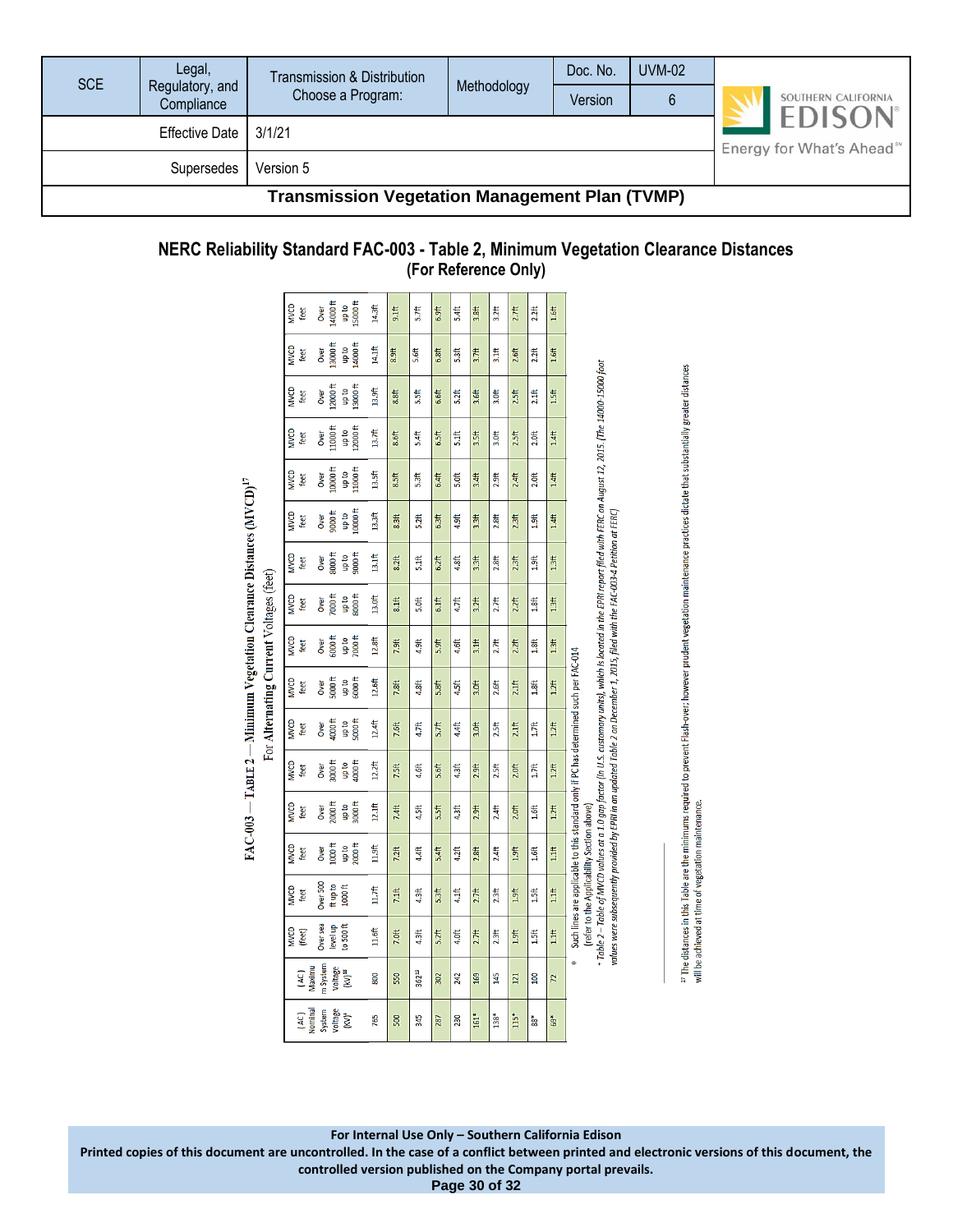| <b>SCE</b>                                            | Legal,                        | Transmission & Distribution |                                                         | Doc. No. | UVM-02 |                     |  |  |  |
|-------------------------------------------------------|-------------------------------|-----------------------------|---------------------------------------------------------|----------|--------|---------------------|--|--|--|
|                                                       | Regulatory, and<br>Compliance | Choose a Program:           | Methodology                                             | Version  |        | SOUTHERN CALIFORNIA |  |  |  |
|                                                       | <b>Effective Date</b>         | 3/1/21                      | <b>EDISON</b><br>Energy for What's Ahead <sup>500</sup> |          |        |                     |  |  |  |
|                                                       | Supersedes                    | Version 5                   |                                                         |          |        |                     |  |  |  |
| <b>Transmission Vegetation Management Plan (TVMP)</b> |                               |                             |                                                         |          |        |                     |  |  |  |

#### **Attachment F UVM Abnormal Field Conditions Form**

#### **Abnormal Field Conditions Form**

#### **General Information:**

| Date: | Reporter: | Inspector Name and<br>Company: | Local TSP: | Transmission Supervisor: |
|-------|-----------|--------------------------------|------------|--------------------------|
|       |           |                                |            |                          |

**Location Information:** 

| Circuit ID#                          |  |
|--------------------------------------|--|
| Circuit ID Name                      |  |
| Substation Origin                    |  |
| Substation Destination               |  |
| Line Voltage                         |  |
| Location Address(ex)                 |  |
| Property Owner(s)                    |  |
| Location Origin GPS Coordinates      |  |
| Location Destination GPS Coordinates |  |
| Origin Tower                         |  |
| <b>Destination Tower</b>             |  |
| Span or Partial Span Length          |  |
| _ _ _                                |  |

#### **Restrictions:**

| Weather Conditions:                                     |   |   |                                     |   |   |                                                    |   |   |
|---------------------------------------------------------|---|---|-------------------------------------|---|---|----------------------------------------------------|---|---|
| Access Restrictions:                                    |   |   |                                     |   |   |                                                    |   |   |
| Biological /Archaeological<br>Restrictions?             | Υ | N | If yes, explain:                    |   |   |                                                    |   |   |
| Previous Inspection Date:                               |   |   | Method:                             |   |   |                                                    |   |   |
| Refusal Location:                                       | ٧ | N | What easement<br>rights do we have? |   |   |                                                    |   |   |
| What is the ROW width at<br>this location?              |   |   | Maximum line sag<br>for this span:  |   |   | Maximum line sag for<br>the location               |   |   |
| Tier 1 Imminent Threat<br>Location:                     | ٧ | N | Tier 2 Emergent<br>Threat Location: | ٧ | N |                                                    |   |   |
| How often does the location<br>need to be re-inspected? |   |   |                                     |   |   |                                                    |   |   |
| Is this an orchard?                                     | γ | N | Will there be crop<br>lost?         | Υ | Ν | Should this location be<br>considered for orchard? | Υ | N |

#### Comments:

#### **EXAMPLE**

**For Internal Use Only – Southern California Edison**

**Printed copies of this document are uncontrolled. In the case of a conflict between printed and electronic versions of this document, the controlled version published on the Company portal prevails.**

**Page 31 of 32**